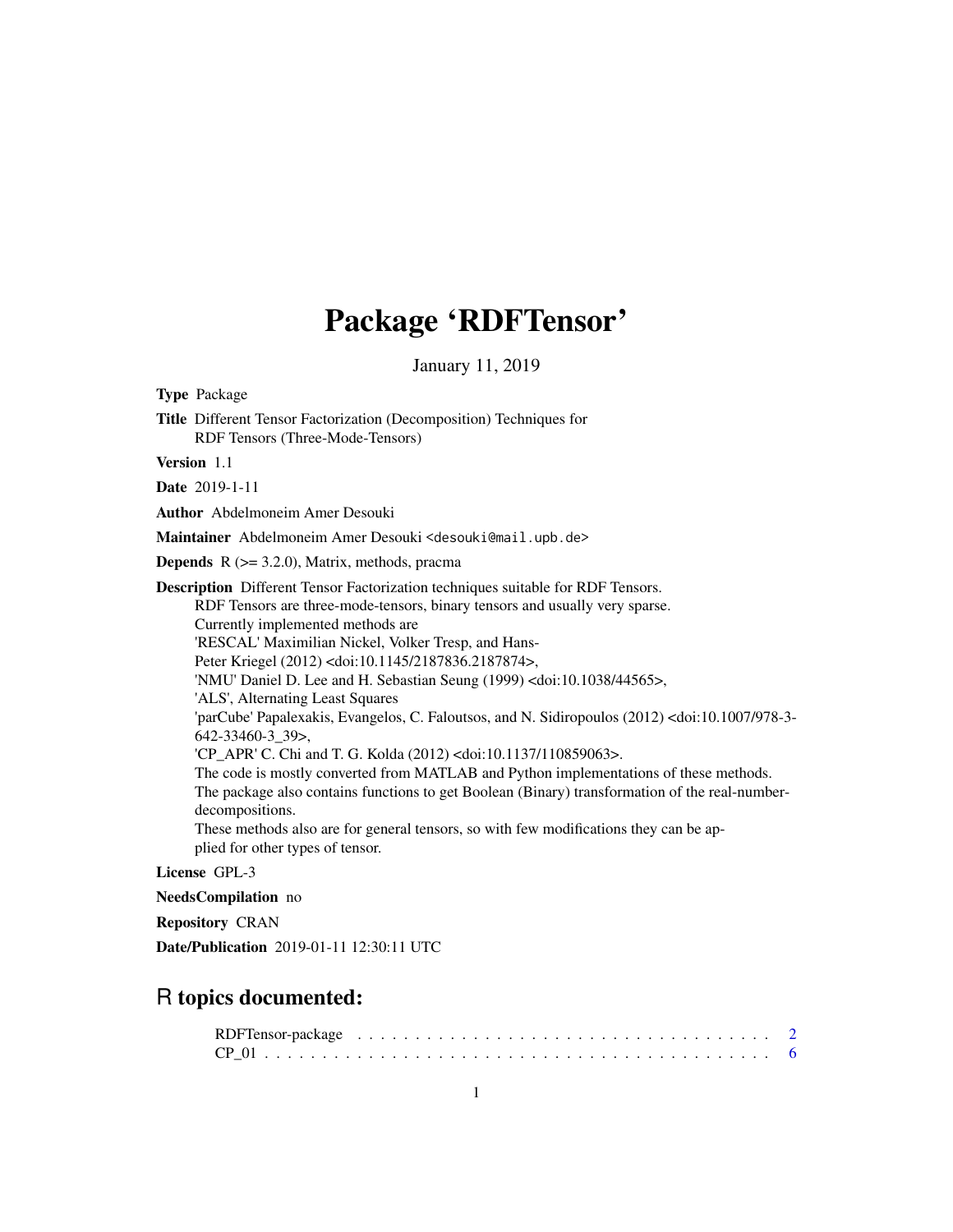<span id="page-1-0"></span>

| Index | 26 |
|-------|----|
|       |    |
|       |    |
|       |    |
|       |    |
|       |    |
|       |    |
|       |    |
|       |    |
|       |    |
|       |    |
|       |    |
|       |    |
|       |    |
|       |    |
|       |    |

RDFTensor-package *Different Tensor Factorization (Decomposition) Techniques for RDF Tensors (Three-Mode-Tensors)*

# **Description**

Different Tensor Factorization techniques suitable for RDF Tensors. RDF Tensors are three-modetensors, binary tensors and usually very sparse. Currently implemented methods are 'RESCAL' Maximilian Nickel, Volker Tresp, and Hans-Peter Kriegel (2012) <doi:10.1145/2187836.2187874>, 'NMU' Daniel D. Lee and H. Sebastian Seung (1999) <doi:10.1038/44565>, 'ALS', Alternating Least Squares 'parCube' Papalexakis, Evangelos, C. Faloutsos, and N. Sidiropoulos (2012) <doi:10.1007/978-3-642-33460-3\_39>, 'CP\_APR' C. Chi and T. G. Kolda (2012) <doi:10.1137/110859063>. The code is mostly converted from MATLAB and Python implementations of these methods. The package also contains functions to get Boolean (Binary) transformation of the real-number-decompositions. These methods also are for general tensors, so with few modifications they can be applied for other types of tensor.

#### Details

The DESCRIPTION file:

| Package: RDFTensor                                                                                                        |
|---------------------------------------------------------------------------------------------------------------------------|
| Package                                                                                                                   |
| Different Tensor Factorization (Decomposition) Techniques for RDF Tensors (Three-Mode-Tensors)                            |
| Version: 1.1                                                                                                              |
| Date: 2019-1-11                                                                                                           |
| Author: Abdelmoneim Amer Desouki                                                                                          |
| Maintainer: Abdelmoneim Amer Desouki <desouki@mail.upb.de></desouki@mail.upb.de>                                          |
| Depends: $R$ ( $>=$ 3.2.0), Matrix, methods, pracma                                                                       |
| Description: Different Tensor Factorization techniques suitable for RDF Tensors. RDF Tensors are three-mode-tensors, bina |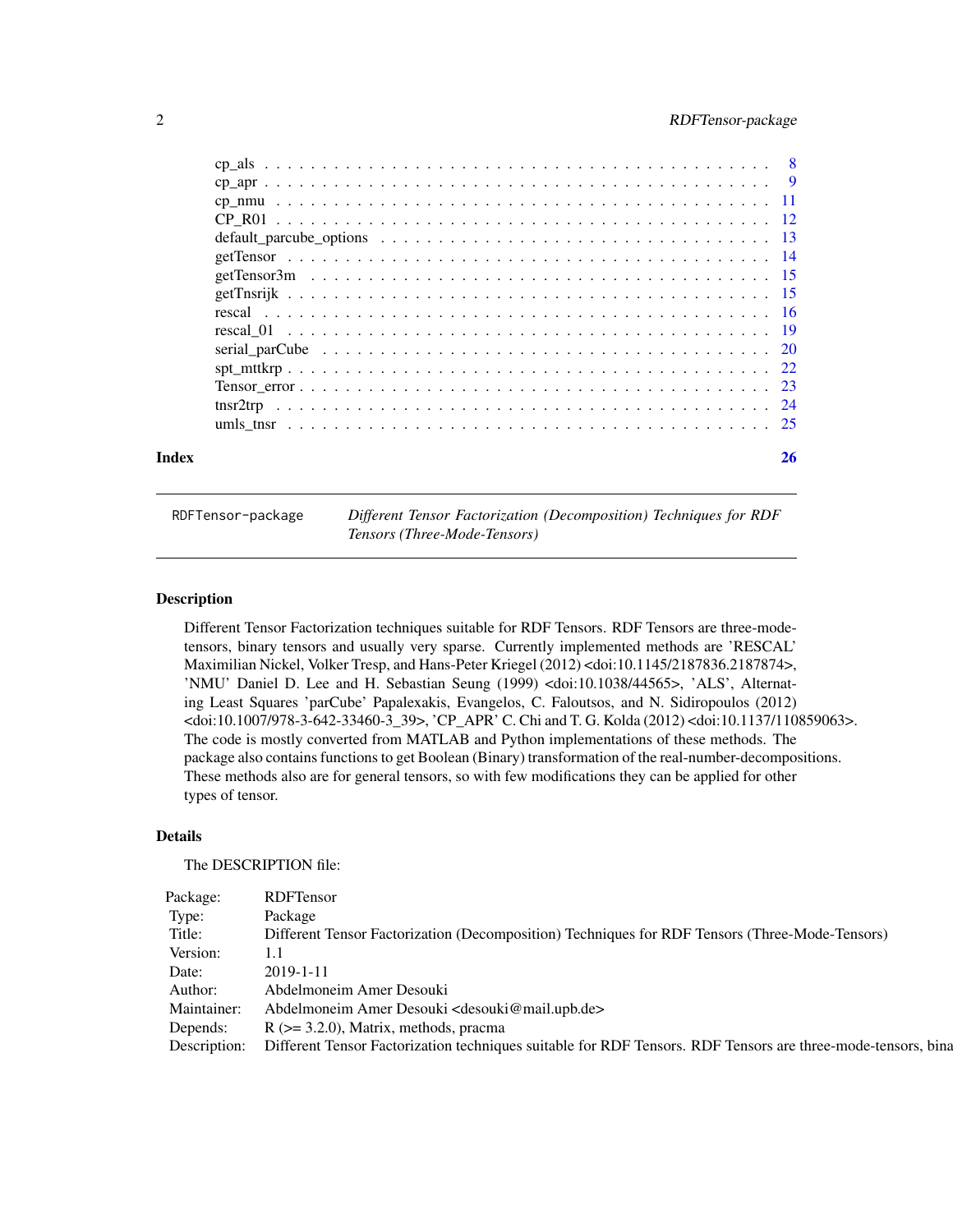License: GPL-3

Index of help topics:

| CP 01                   | transformation of the                           |
|-------------------------|-------------------------------------------------|
|                         | real-number-CP-decompositions to Binary         |
| CP R01                  | inverse of real-number-CP-decompositions to     |
|                         | Binary                                          |
| RDFTensor-package       | Different Tensor Factorization (Decomposition)  |
|                         | Techniques for RDF Tensors (Three-Mode-Tensors) |
| Tensor_error            | RESCAL Tensor error                             |
| $cp_als$                | Compute a CP decomposition using an alternating |
|                         | least-squares algorithm(als)                    |
| $cp$ <sub>-apr</sub>    | Compute nonnegative CP with alternating Poisson |
|                         | regression(CP_APR)                              |
| cp_nmu                  | Compute nonnegative CP with multiplicative      |
|                         | updates(NMU)                                    |
| default_parcube_options |                                                 |
|                         | parCube initialization parameters               |
| getTensor               | getting tensor from triples                     |
| getTensor3m             | getting tensor from triples                     |
| getTnsrijk              | tensor frontal slices to indices                |
| rescal                  | RESCAL: Tensor Factorization.                   |
| rescal_01               | transformation of the                           |
|                         | real-number-RESCAL-decompositions to Binary     |
| serial_parCube          | Serial 3-mode ParCube algorithm for memory      |
|                         | resident tensors                                |
| spt_mttkrp              | Matricized tensor times Khatri-Rao product for  |
|                         | ktensor                                         |
| tnsr2trp                | sparse tensor to triples                        |
| umls_tnsr               | RDF tensor of UMLS small graph                  |

Read the tensor using getTensor or use NTriples file and parseNT. Use one of the methods to factorize it cp\_nmu, cp\_apr, parCube or rescal.

# Author(s)

Abdelmoneim Amer Desouki

#### References

-Brett W. Bader, Tamara G. Kolda and others. MATLAB Tensor Toolbox, Version [v3.0]. Available online at https://www.tensortoolbox.org, 2015.

-Papalexakis, Evangelos E., Christos Faloutsos, and Nicholas D. Sidiropoulos. "Parcube: Sparse parallelizable tensor decompositions." Machine Learning and Knowledge Discovery in Databases. Springer Berlin Heidelberg, 2012. 521-536.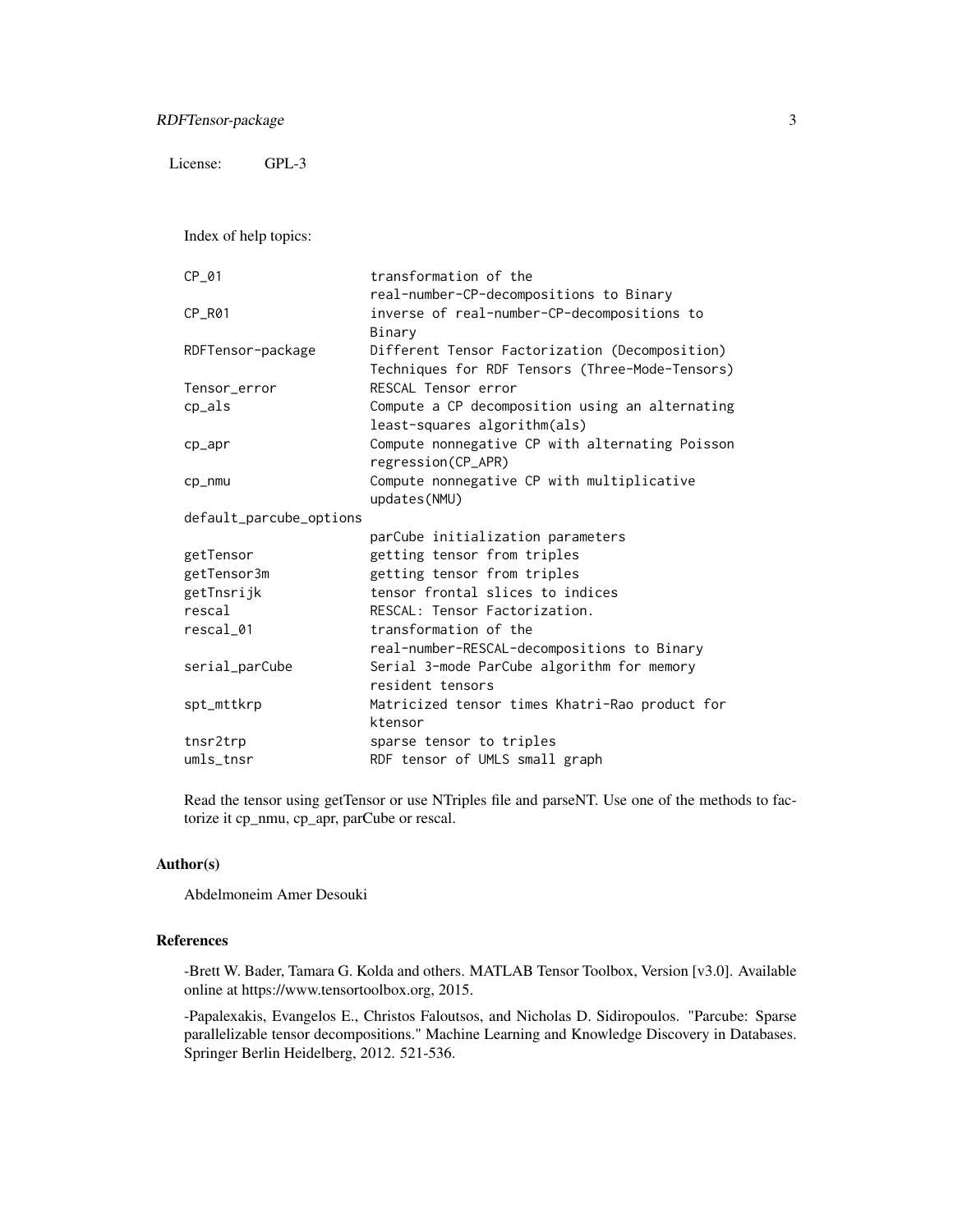<span id="page-3-0"></span>NMU -Lee, Daniel D., and H. Sebastian Seung. "Algorithms for non-negative matrix factorization." In Advances in neural information processing systems, pp. 556-562. 2001.

-Anh Huy Phan, Petr Tichavský, Andrzej Cichocki, On Fast Computation of Gradients for CAN-DECOMP/PARAFAC Algorithms, arXiv:1204.1586, 2012

CP\_APR -E. C. Chi and T. G. Kolda. On Tensors, Sparsity, and Nonnegative Factorizations, SIAM J. Matrix Analysis, 33(4):1272-1299, Dec. 2012, http://dx.doi.org/10.1137/110859063

-S. Hansen, T. Plantenga and T. G. Kolda, Newton-Based Optimization for Kullback-Leibler Nonnegative Tensor Factorizations, Optimization Methods and Software, 2015, http://dx.doi.org/10.1080/10556788.2015.1009977

RESCAL -Nickel, Maximilian, and Volker Tresp. "Tensor factorization for multi-relational learning." In Joint European Conference on Machine Learning and Knowledge Discovery in Databases, pp. 617-621. Springer, Berlin, Heidelberg, 2013.

#### See Also

[cp\\_nmu](#page-10-1) [cp\\_apr](#page-8-1) [serial\\_parCube](#page-19-1) [rescal](#page-15-1) [cp\\_als](#page-7-1)

#### Examples

```
## Not run:
data(umls_tnsr)
ntnsr=umls_tnsr
   r=10
   sr=NULL
   t0=proc.time()
   X_=list()
   library(Matrix)
   tt=rescal(umls_tnsr$X,rnk=10,ainit='nvecs',verbose=1,lambdaA=0,epsilon=1e-2,lambdaR=0)
   R=tt$R
   A=tt$A
    for(s in 1:length(R)){
     print(sprintf('-------------=======s=%d==========---------',s))
     t1=proc.time()
     t1n=A%*%R[[s]]%*%Matrix::t(A)
     mx=max(t1n@x)
     Xb=Matrix::spMatrix(i=ntnsr$X[[s]]@i+1,j=ntnsr$X[[s]]@j+1,x=ntnsr$X[[s]]@x==1,
     nrow=nrow(ntnsr$X[[s]]),ncol=ncol(ntnsr$X[[s]]))
     all_scale_fact=c(0.7,0.8,0.9,0.95,1,1.05,1.1,1.2,1.3,1.4,1.5,1.8)
     for(scale_fact in all_scale_fact){
         qntl=scale_fact*sum(Xb)/(nrow(ntnsr$X[[s]])*ncol(ntnsr$X[[s]]))
           thr=quantile(t1n@x,1-qntl)
           print(sprintf('-------------%f---------',thr))
                aa=which(t1n>thr,arr.ind=TRUE)
                if(length(aa)>0){
                    X_[[s]]=Matrix::spMatrix(i=aa[,1],j=aa[,2],x=rep(1,nrow(aa)),
                    nrow=nrow(A),ncol=nrow(A))#tt > threshold[i],'sparseMatrix')
                }else{
                   X_[[s]]=Matrix::spMatrix(i=1,j=1,x=0,nrow=nrow(A),ncol=nrow(A))
```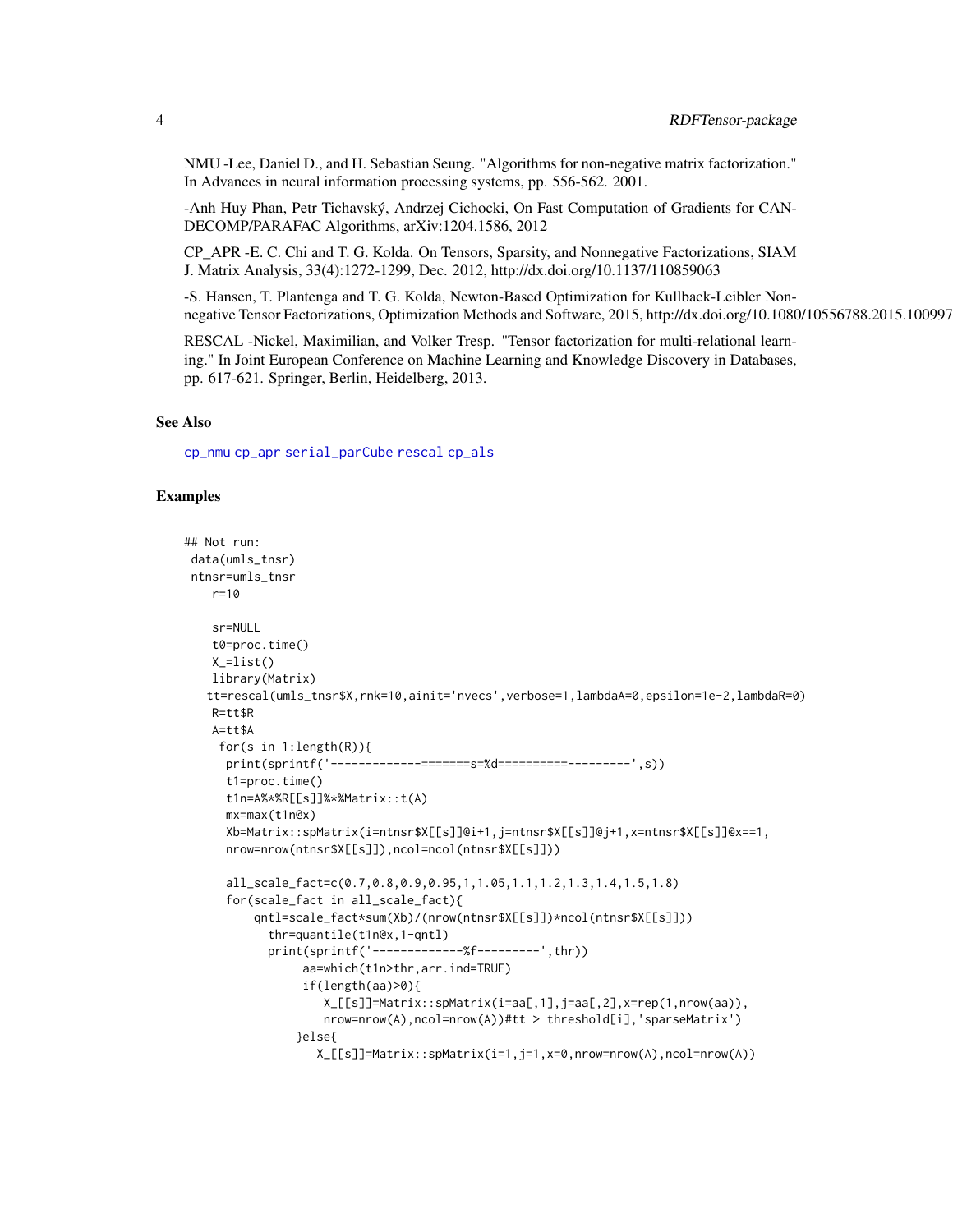trp=rbind(

```
}
       #---
            li=Xb@i[Xb@x]+1
            lj=Xb@j[Xb@x]+1
            tp=sum(X_[[s]][cbind(li,lj)])
            fn=sum(Xb@x)-tp#sum(!X_[cbind(li,lj)])
            # incase of scale_fact=1 fp=fn as number of 1's in X_ and X is the same
            fp=sum(X_[[s]]@x)-tp
            sr=rbind(sr,cbind(s=s,r=r,scale_fact=scale_fact,mx=mx,thr=thr,nnz=sum(Xb),
            tp=tp,fn=fn,fp=fp,R=tp/(tp+fn),P=tp/(tp+fp)))
       # if(tp==0) break;
       }
       t2=proc.time()
       print(t2-t1)
    }
 tf=proc.time()
 print(tf-t0)
 Res=NULL
    for(sf in all_scale_fact){
       sr.sf=sr[sr[,'scale_fact']==sf ,]
        R=sum(sr.sf[,'tp'])/(sum(sr.sf[,'tp'])+sum(sr.sf[,'fn']))
        P=sum(sr.sf[,'tp'])/(sum(sr.sf[,'tp'])+sum(sr.sf[,'fp']))
       cnt=nrow(sr.sf)
       Res=rbind(Res,cbind(sf=sf,P,R,cnt))
    }
   print(Res)
  stats=Res
    plot(stats[,'sf'],stats[,'R']*100,type='b',col='red',lwd=2,
   main=sprintf('RESCAL, choosing scale factor (sf):(ntrp*sf), dataset: %s,
       #Slices:%d\n #Known facts:%d','UMLS',length(ntnsr$X),
       sum(sr.sf[,'tp']+sr.sf[,'fn'])),ylab="",xlab='Scale Factor',
    xlim=c(0,max(sf)),ylim=c(0,100))
    HM=apply(stats,1,function(x){2/(1/x['P']+1/x['R'])})
   points(stats[,'sf'],stats[,'P']*100,col='blue',lwd=2,type='b')
   points(stats[,'sf'],100*HM,col='green',lwd=2,type='b')
    grid(nx=10, 1ty = "dotted", 1wd = 2)legend(legend=c('Recall','Precision','Harmonic mean'),col=c('red','blue','green'),
    x=0.6,y=20,pch=1,cex=0.75,lwd=2)
   max(HM)
   hist(sr[sr[,'scale_fact']==1,'thr'],col='grey',
   main='UMLS Reconstring the same number of triples, Actual threshold',
   xlab='threshold',cex.main=0.75)
## End(Not run)
```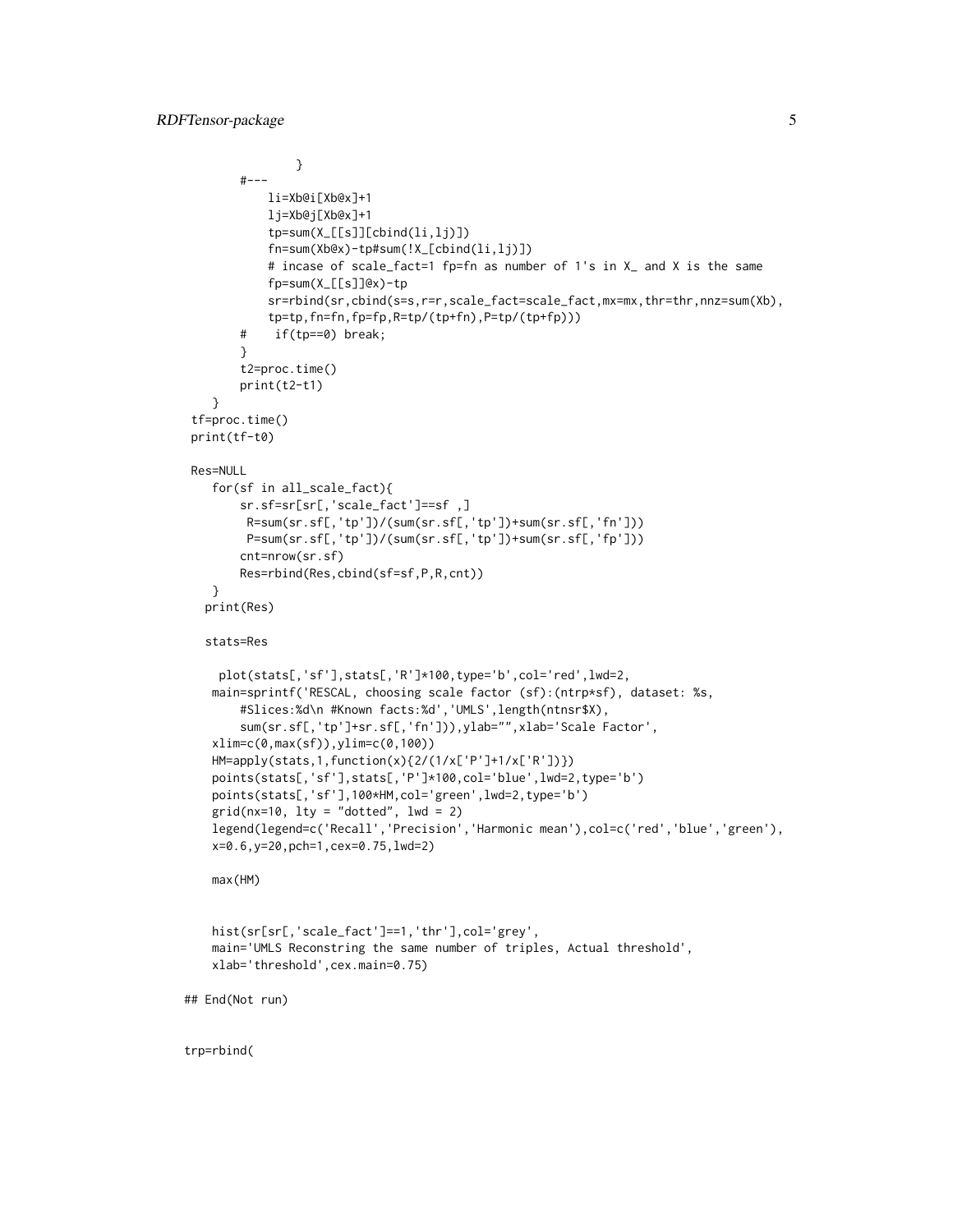```
cbind('Alex', 'loves', 'Don'),
   cbind('Alex', 'loves', 'Elly'),
    cbind('Alex', 'hates', 'Bob'),
    cbind('Don', 'loves', 'Alex'),
    cbind('Don', 'hates', 'Chris'),
    cbind('Chris', 'hates', 'Bob'),
   cbind('Bob', 'hates', 'Chris'),
   cbind('Elly', 'hates', 'Chris'),
   cbind('Elly', 'hates', 'Bob'),
   cbind('Elly', 'loves', 'Alex')
   )
######
# form tensor as a set of frontal slices (Predicate mode)
    tnsr=getTensor(trp)
    subs=getTnsrijk(tnsr$X)
   X=list(subs=subs,vals=rep(1,nrow(subs)),size=c(5,2,5))
   normX=sqrt(sum(X$vals))
   set.seed(123)
   # NMU decomposition with rank 2
   P1=cp_{mm}(X,2)###
    # find best CP boolean Factorization based on NMU
   res=CP_01(X,P1[[1]])
   Fac=res$sol$u # The factorization
    # TP,FP,FN
   print(sprintf("TP=%d, FP=%d, FN=%d, Threshold=%f",res$sol$TP,res$sol$FP,res$sol$FN,res$sol$thr))
    ################# CP_APR ###################
   res=cp_apr(X,R=2,opts=list(alg='pdnr',printinneritn=1))
   set.seed(12345)
   res1=CP_01(X,res[[1]])
   res2=CP_R01(X,res[[1]])
    #res3=CP_01ext(X,res[[1]])
    ################### RESCAL #############################
    tt=rescal(tnsr$X,2,ainit='random',verbose=3)
   R=tt[['R']]
   A=tt[['A']]
   Tensor_error(tnsr$X,A,R)
    t1n= At2n= A
```


<span id="page-5-1"></span>CP\_01 *transformation of the real-number-CP-decompositions to Binary*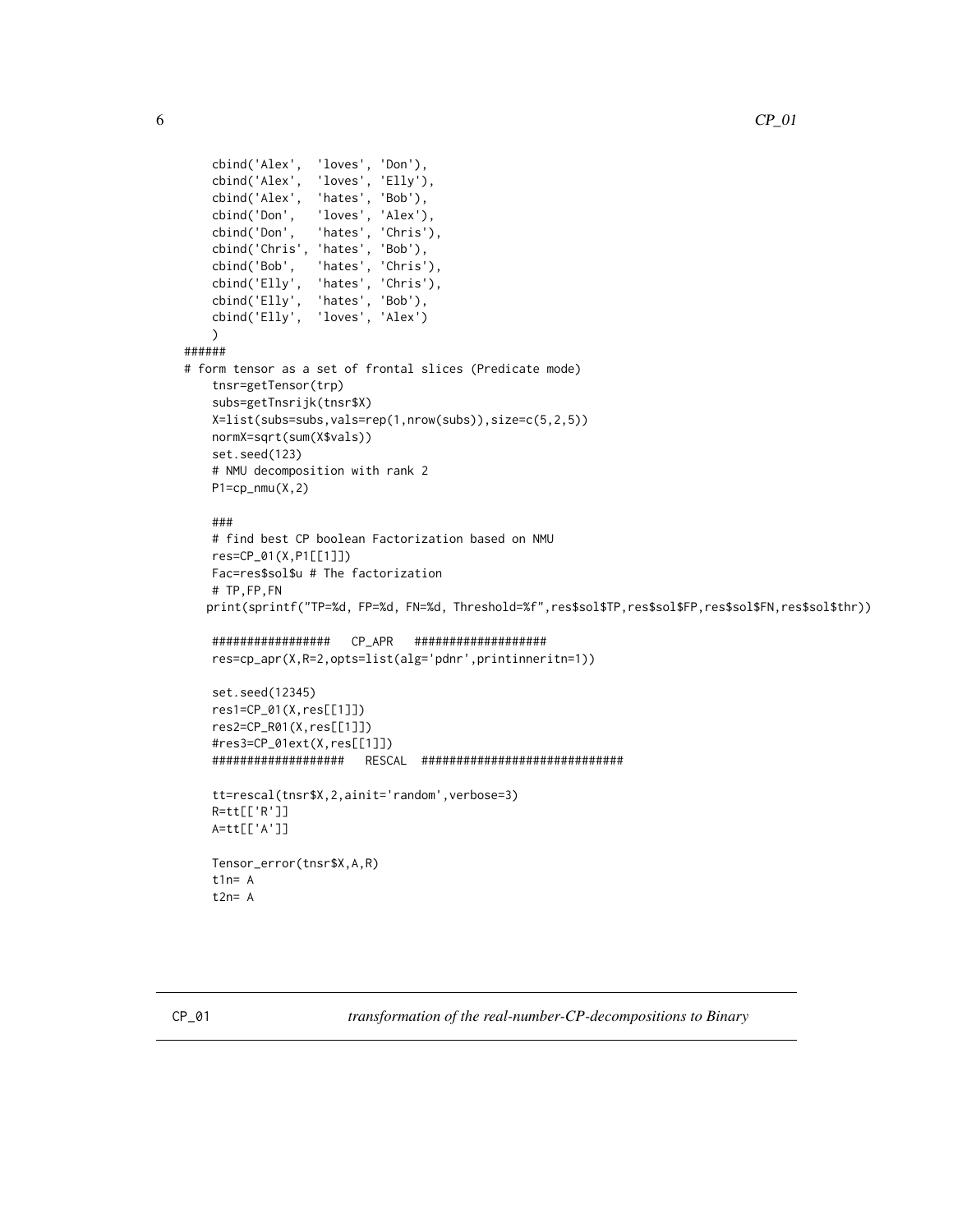#### <span id="page-6-0"></span> $CP_01$  7

#### Description

transforms CP tensor decomposition generated by real-number methods (like nmu) to Binary by trying different threshold values.

#### Usage

CP\_01(X, P, pthr = c(0.001, 0.01, 0.05, 0.1, 0.2, 0.3, 0.4, 0.5, 0.6, 0.8), testAll = FALSE)

# Arguments

| the original tensor as sptensor list (subs, vals, size, nnz)               |
|----------------------------------------------------------------------------|
| a LIST containing the CP transformation                                    |
| list of threshold values to be tried                                       |
| a flag to try all threshold values or stop after having a zero in fp or tp |
|                                                                            |

# Value

| If it is a LIST, use |                                                          |
|----------------------|----------------------------------------------------------|
| Res                  | the tp, fn, fp result of each threshold value.           |
| bestSol              | best solution in terms of minimum error $(\text{fn+fp})$ |

#### Author(s)

Abdelmoneim Amer Desouki

#### See Also

[cp\\_apr](#page-8-1) [serial\\_parCube](#page-19-1) [rescal](#page-15-1) [rescal\\_01](#page-18-1) [cp\\_nmu](#page-10-1)

# Examples

```
trp=rbind(
    cbind('Alex', 'loves', 'Don'),
    cbind('Alex', 'loves', 'Elly'),
    cbind('Alex', 'hates', 'Bob'),
    cbind('Don', 'loves', 'Alex'),
   cbind('Don', 'hates', 'Chris'),
   cbind('Chris', 'hates', 'Bob'),
   cbind('Bob', 'hates', 'Chris'),
    cbind('Elly', 'hates', 'Chris'),
    cbind('Elly', 'hates', 'Bob'),
   cbind('Elly', 'loves', 'Alex')
   )
######
# form tensor as a set of frontal slices (Predicate mode)
   tnsr=getTensor(trp)
   subs=getTnsrijk(tnsr$X)
```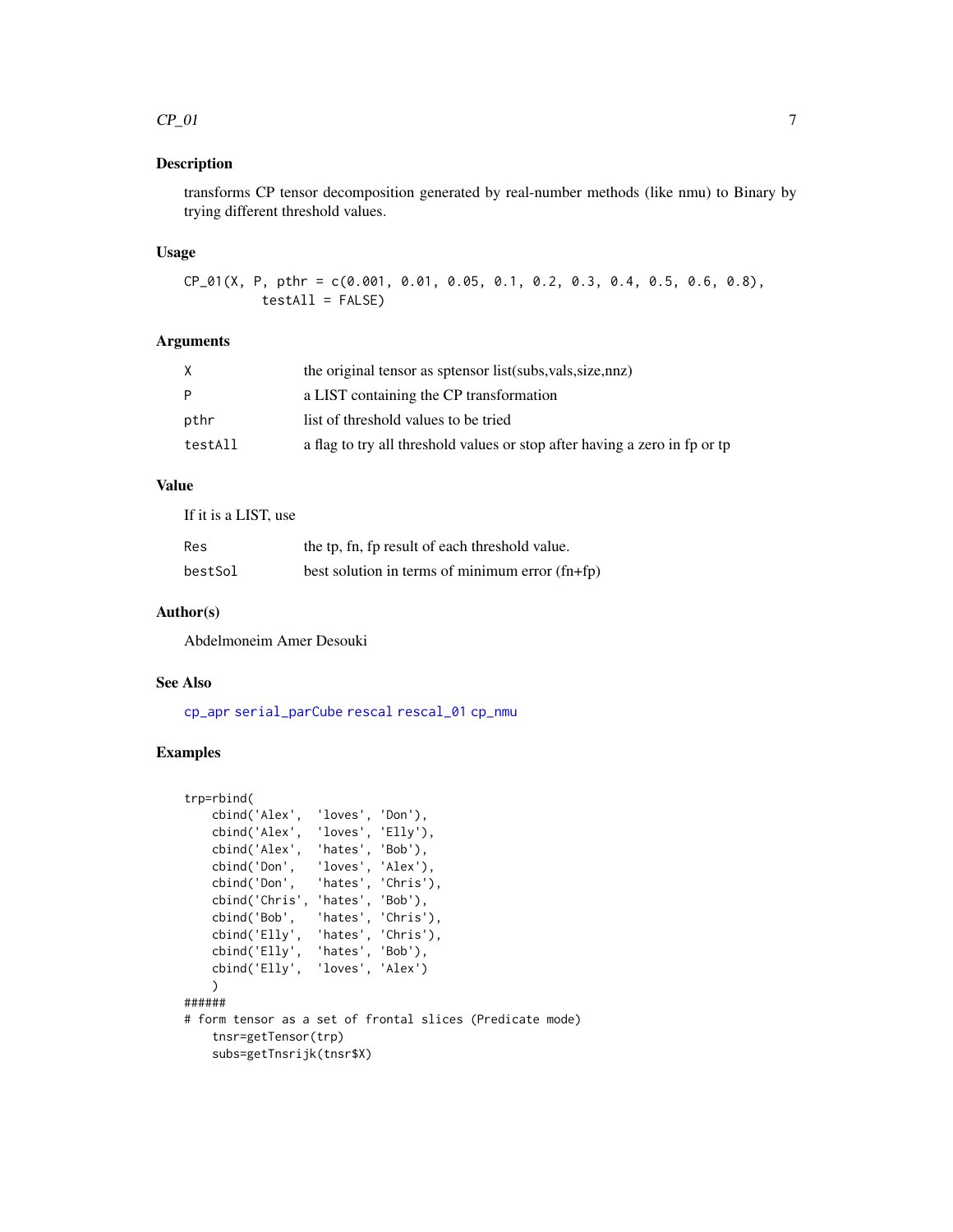```
X=list(subs=subs,vals=rep(1,nrow(subs)),size=c(5,2,5))
normX=sqrt(sum(X$vals))
set.seed(123)
# NMU decomposition with rank 2
P1=cp_nmu(X,2)
res=CP_01(X,P1[[1]])
Fac=res$sol$u # The factorization
# TP,FP,FN
print(sprintf("TP=%d, FP=%d, FN=%d, Threshold=%f",res$sol$TP,res$sol$FP,res$sol$FN,res$sol$thr))
```
<span id="page-7-1"></span>

| cp_als | Compute a CP decomposition using an alternating least-squares al- |
|--------|-------------------------------------------------------------------|
|        | <i>gorithm(als)</i>                                               |

# Description

computes an estimate of the best rank-R PARAFAC model of a tensor X using an alternating leastsquares algorithm Translated from cp\_als.m : MATLAB Tensor Toolbox

#### Usage

 $cp_als(X, R, opts = list())$ 

# Arguments

| X    | is a sparse tensor (a LIST containing subs, vals and size)                                                |
|------|-----------------------------------------------------------------------------------------------------------|
| R    | The rank of the factorization                                                                             |
| opts | a list containing the options for the algorithm like maxiters: maximum iterations,<br>tol:tolerance  etc. |

# Value

|       | the factorization of X as a LIST representing Kruskal Tensor (lambda and u) |
|-------|-----------------------------------------------------------------------------|
| Uinit | the initial solution                                                        |
| iters | number of iterations.                                                       |
| fit   | fraction explained by the model.                                            |

# Author(s)

Abdelmoneim Amer Desouki

# References

-Brett W. Bader, Tamara G. Kolda and others. MATLAB Tensor Toolbox, Version [v3.0]. Available online at https://www.tensortoolbox.org, 2015.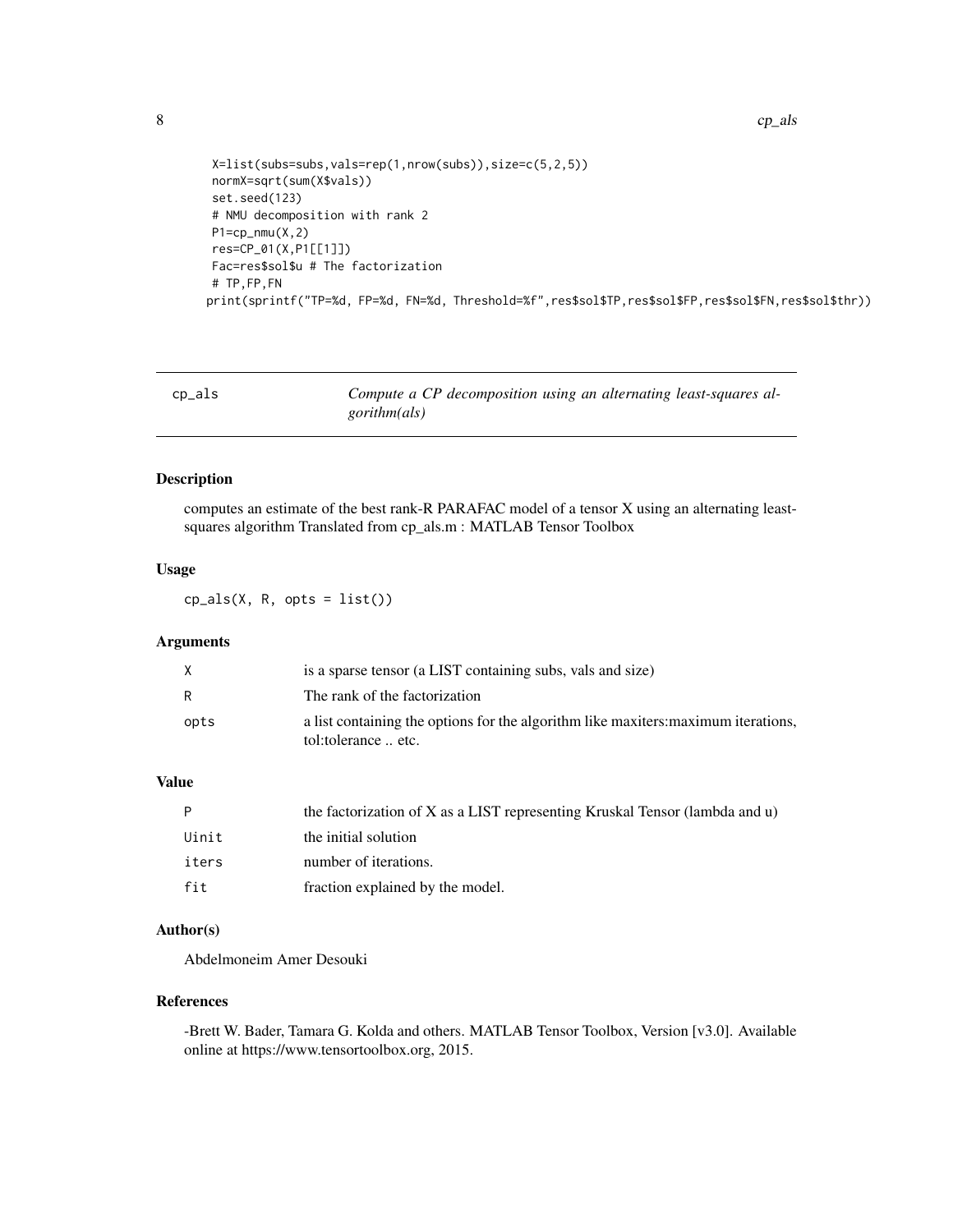<span id="page-8-0"></span>cp\_apr 9

# See Also

[cp\\_apr](#page-8-1) [serial\\_parCube](#page-19-1) [rescal](#page-15-1) [cp\\_nmu](#page-10-1)

# Examples

```
subs=matrix(c(5,1,1,
              3,1,2,
              1,1,3,
              2,1,3,
              4,1,3,
              6,1,3,
              1,1,4,
              2,1,4,
              4,1,4,
              6,1,4,
              1,2,1,
              3,2,1,
              5,2,1),byrow=TRUE,ncol=3)
X=list(subs=subs,vals=rep(1,nrow(subs)),size=c(6,2,4))
set.seed(123)
P1=cp_als(X,2)
```
<span id="page-8-1"></span>

| cp_apr | $sion(CP$ APR) | Compute nonnegative CP with alternating Poisson regres- |  |  |  |
|--------|----------------|---------------------------------------------------------|--|--|--|
|        |                |                                                         |  |  |  |

# Description

computes an estimate of the best rank-R CP model of a nonnegative tensor X using an alternating Poisson regression. This is most appropriate for sparse count data (i.e., nonnegative integer values) because it uses Kullback-Liebler divergence.

# Usage

 $cp_apr(X, R, opts = list())$ 

# Arguments

|      | is a sparse tensor (a LIST containing subs, vals and size)                                                |
|------|-----------------------------------------------------------------------------------------------------------|
|      | The rank of the factorization                                                                             |
| opts | a list containing the options for the algorithm like maxiters: maximum iterations,<br>tol:tolerance  etc. |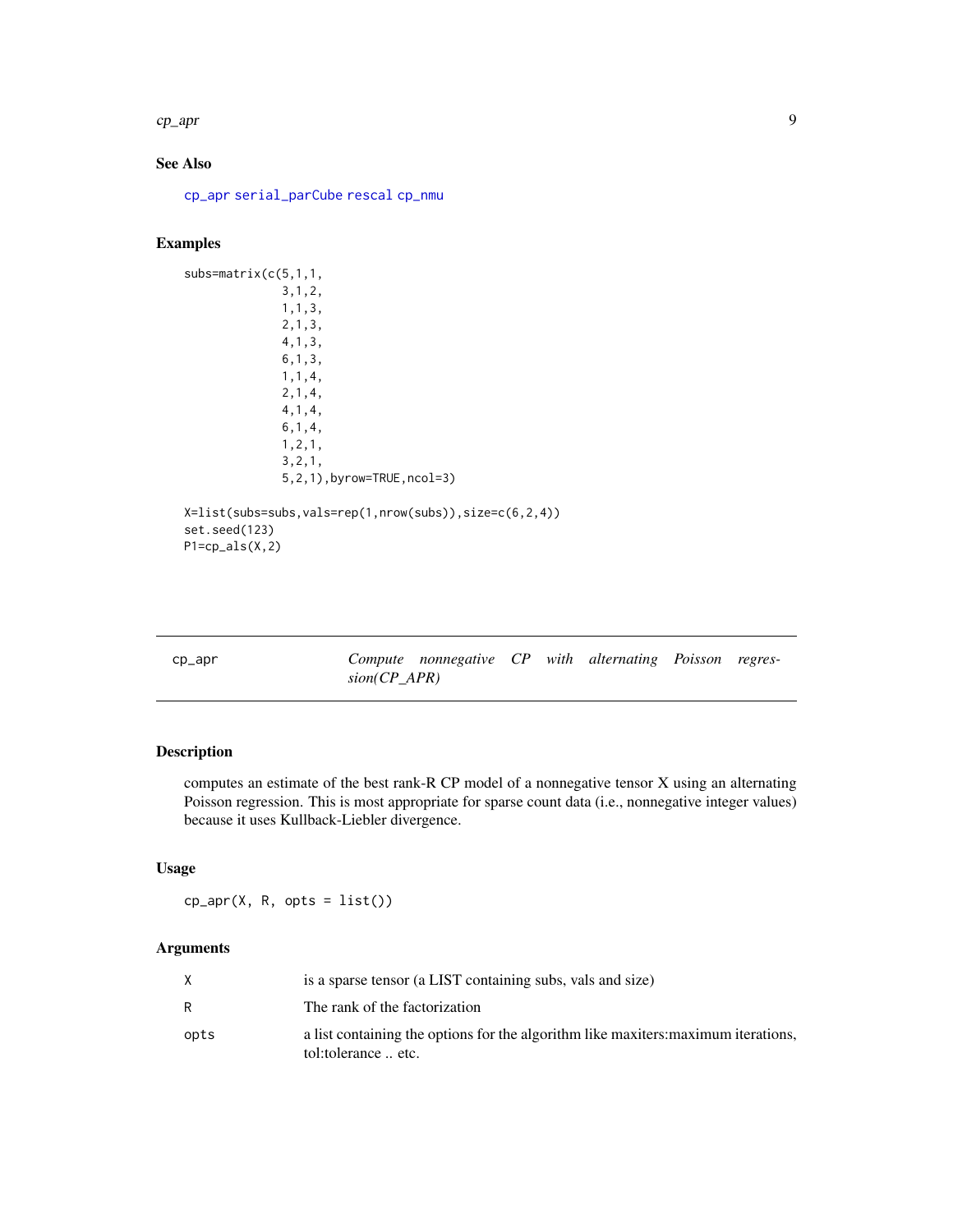# <span id="page-9-0"></span>Details

Different algorithm variants are available (selected by the 'alg' parameter): 'pqnr' - row subproblems by projected quasi-Newton (default) 'pdnr' - row subproblems by projected damped Hessian 'mu' - multiplicative update Additional input parameters for algorithm 'mu': 'kappa' - Offset to fix complementary slackness 100 'kappatol' - Tolerance on complementary slackness 1.0e-10

Additional input parameters for algorithm 'pdnr': 'epsActive' - Bertsekas tolerance for active set 1.0e-8 'mu0' - Initial damping parameter 1.0e-5 'precompinds' - Precompute sparse tensor indices TRUE 'inexact' - Compute inexact Newton steps TRUE

Additional input parameters for algorithm 'pqnr': 'epsActive' - Bertsekas tolerance for active set 1.0e-8 'lbfgsMem' - Number vector pairs to store for L-BFGS 3 'precompinds' - Precompute sparse tensor indices TRUE

#### Value

|        | the factorization of X as a LIST representing Kruskal Tensor (lambda and u)     |
|--------|---------------------------------------------------------------------------------|
| Minit  | the initial solution                                                            |
| output | statistics about the solution like the running time of each step and the error. |

# Author(s)

Abdelmoneim Amer Desouki

#### References

-Brett W. Bader, Tamara G. Kolda and others. MATLAB Tensor Toolbox, Version [v3.0]. Available online at https://www.tensortoolbox.org, 2015.

-E. C. Chi and T. G. Kolda. On Tensors, Sparsity, and Nonnegative Factorizations, SIAM J. Matrix Analysis, 33(4):1272-1299, Dec. 2012, http://dx.doi.org/10.1137/110859063 -S. Hansen, T. Plantenga and T. G. Kolda, Newton-Based Optimization for Kullback-Leibler Nonnegative Tensor Factorizations, Optimization Methods and Software, 2015, http://dx.doi.org/10.1080/10556788.2015.1009977

#### See Also

[cp\\_nmu](#page-10-1) [serial\\_parCube](#page-19-1) [rescal](#page-15-1) [cp\\_als](#page-7-1)

# Examples

```
subs=matrix(c(5,1,1,
              3,1,2,
              1,1,3,
              2,1,3,
              4,1,3,
              6,1,3,
              1,1,4,
              2,1,4,
              4,1,4,
              6,1,4,
              1,2,1,
```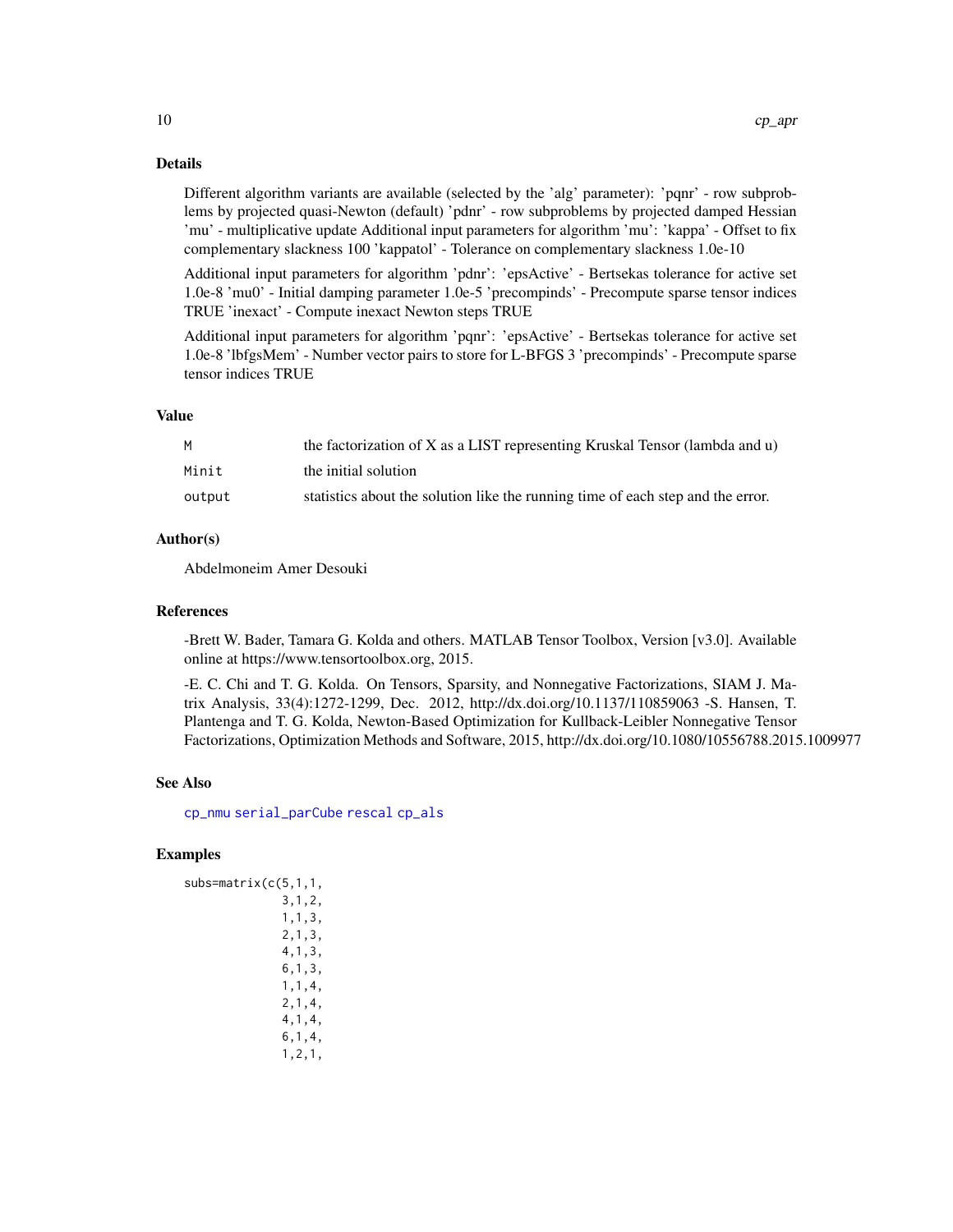#### <span id="page-10-0"></span> $cp\_nmu$  11

```
3,2,1,
          5,2,1),byrow=TRUE,ncol=3)
X=list(subs=subs,vals=rep(1,nrow(subs)),size=c(6,2,4))
set.seed(12345)#for reproducability
P1=cp_apr(X,2,opts=list(alg='mu'))
print(P1$M)
set.seed(12345)#for reproducability
P2=cp_apr(X,2,opts=list(alg='pdnr'))
print(P2$M)
```
<span id="page-10-1"></span>

cp\_nmu *Compute nonnegative CP with multiplicative updates(NMU)*

#### Description

computes an estimate of the best rank-R PARAFAC model of a tensor X with nonnegative constraints on the factors. This version uses the Lee  $\&$  Seung multiplicative updates from their NMF algorithm. Translated from cp\_nmu.m : MATLAB Tensor Toolbox

## Usage

 $cp_{mm}(X, R, opts = list())$ 

# Arguments

| X    | is a sparse tensor (a LIST containing subs, vals and size)                                                |
|------|-----------------------------------------------------------------------------------------------------------|
| R    | The rank of the factorization                                                                             |
| opts | a list containing the options for the algorithm like maxiters: maximum iterations,<br>tol:tolerance  etc. |

## Value

| P     | the factorization of X as a LIST representing Kruskal Tensor (lambda and u)     |
|-------|---------------------------------------------------------------------------------|
| Uinit | the initial solution                                                            |
| stats | statistics about the solution like the running time of each step and the error. |
| fit   | fraction explained by the model.                                                |

#### Author(s)

Abdelmoneim Amer Desouki

#### References

-Brett W. Bader, Tamara G. Kolda and others. MATLAB Tensor Toolbox, Version [v3.0]. Available online at https://www.tensortoolbox.org, 2015.

-Lee, Daniel D., and H. Sebastian Seung. "Algorithms for non-negative matrix factorization." In Advances in neural information processing systems, pp. 556-562. 2001.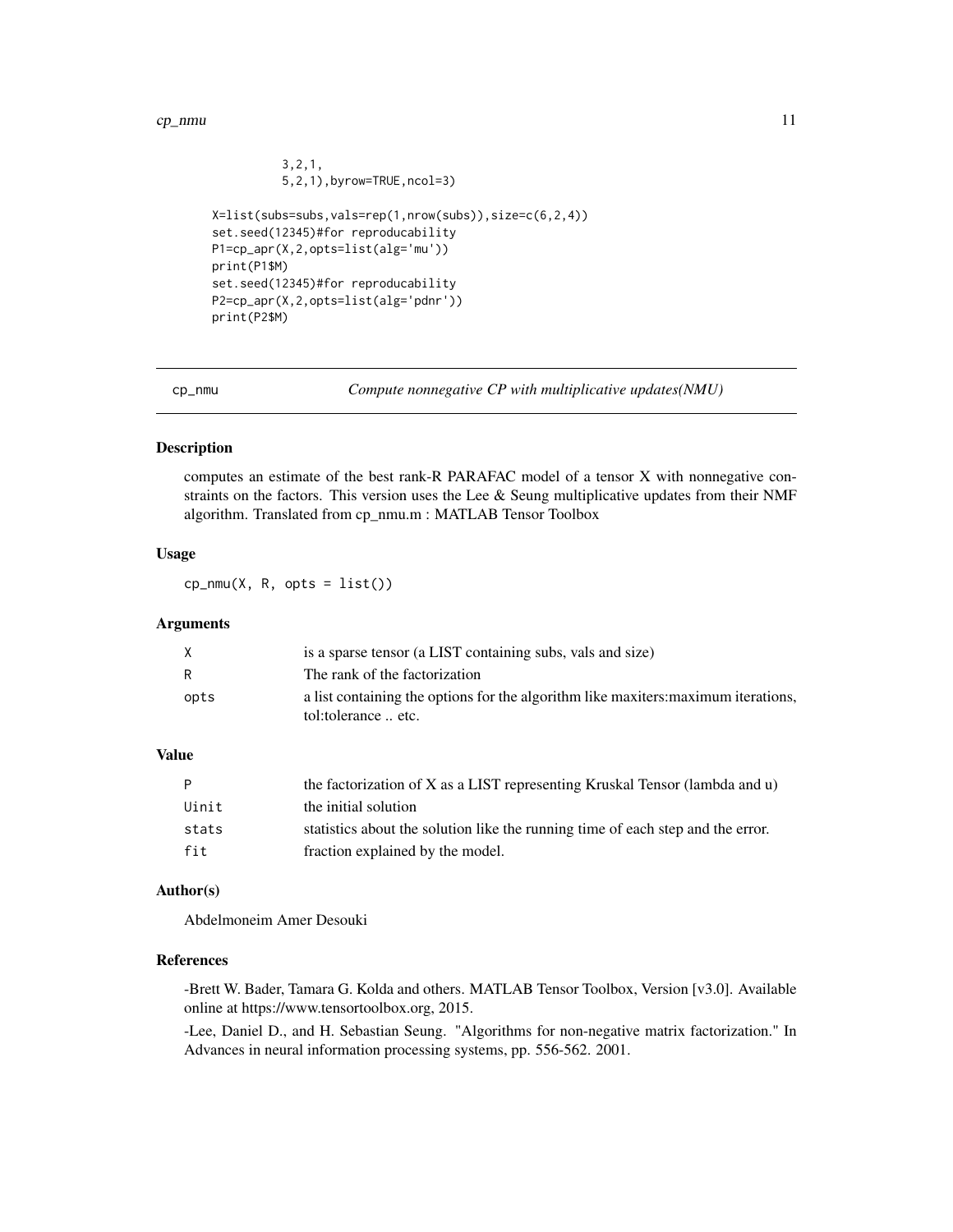# <span id="page-11-0"></span>See Also

[cp\\_apr](#page-8-1) [serial\\_parCube](#page-19-1) [rescal](#page-15-1) [cp\\_als](#page-7-1)

# Examples

```
subs=matrix(c(5,1,1,
              3,1,2,
              1,1,3,
              2,1,3,
              4,1,3,
              6,1,3,
              1,1,4,
              2,1,4,
              4,1,4,
              6,1,4,
              1,2,1,
              3,2,1,
              5,2,1),byrow=TRUE,ncol=3)
X=list(subs=subs,vals=rep(1,nrow(subs)),size=c(6,2,4))
set.seed(123)
P1=cp_nmu(X,2)
```
#### CP\_R01 *inverse of real-number-CP-decompositions to Binary*

# Description

gets the best reconstruction of a CP-factorization by trying different thresholds on the result. If the size of the tensor is too big sampling is done to get estimates of TP, FP.

#### Usage

```
CP_R01(X, P,
   pthr = c(1e-06,1e-04,0.001,0.01,0.05,0.1,0.2,0.3,0.4,0.5,0.55,0.6, 0.65, 0.7, 0.8),
   cntNnz = 200, startSize = 1e+07
```
# Arguments

| X.        | the original tensor as sptensor list (subs, vals, size, nnz)                                            |
|-----------|---------------------------------------------------------------------------------------------------------|
| P         | a LIST containing the CP transformation                                                                 |
| pthr      | list of threshold values to be tried                                                                    |
| cntNnz    | If $ X $ is the number of non-zeros in data X, the sampled locations will be cntNnz* $ X $<br>of $0s$ . |
| startSize | if size of tensor $\lt$ start Size all values are calculated, default 1e7.                              |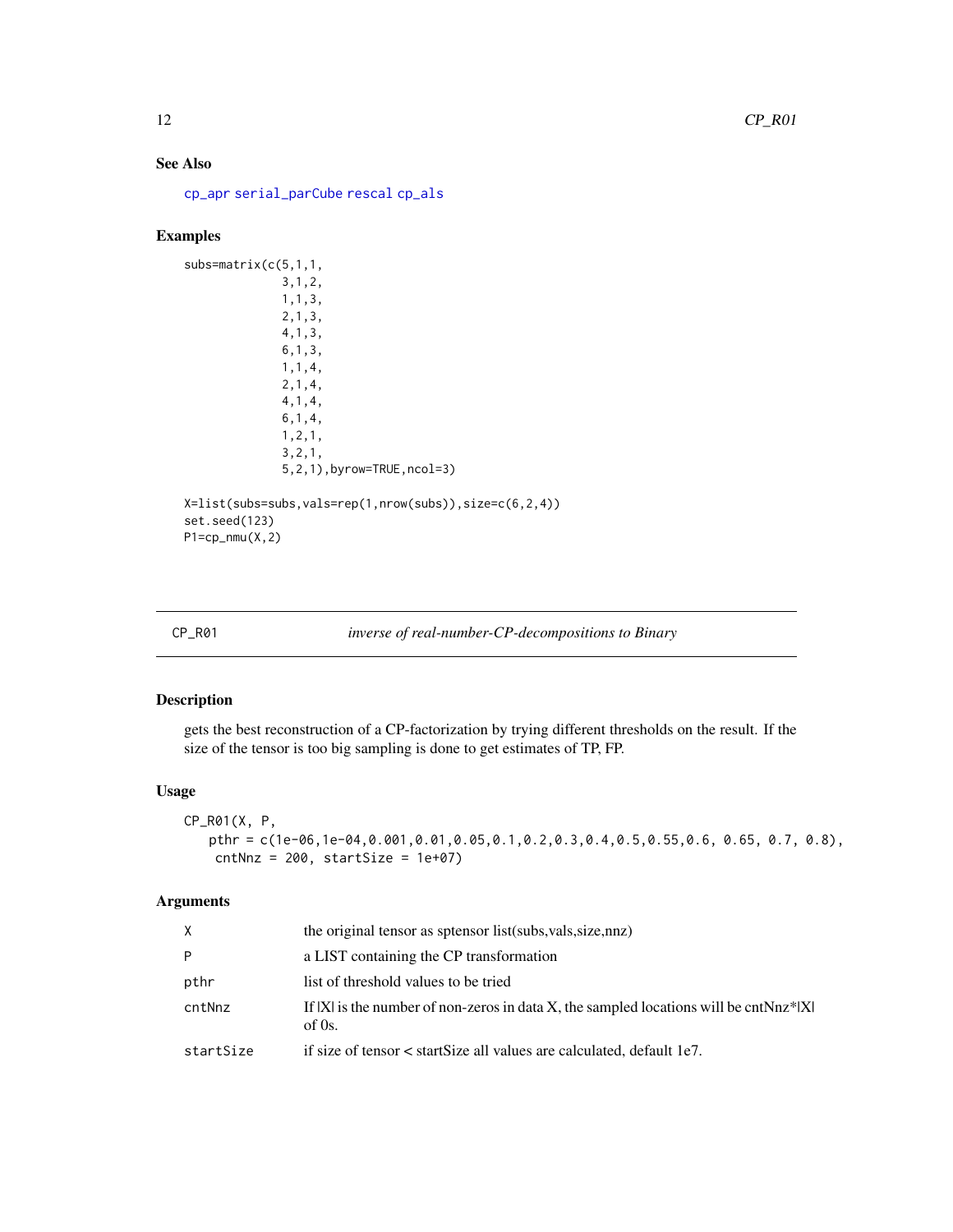# <span id="page-12-0"></span>Value

A LIST containing the TP, FP, FN and threshold value also the result of best threshold

#### Author(s)

Abdelmoneim Amer Desouki

#### See Also

[cp\\_apr](#page-8-1) [serial\\_parCube](#page-19-1) [rescal](#page-15-1) [rescal\\_01](#page-18-1) [cp\\_nmu](#page-10-1)

# Examples

```
trp=rbind(
   cbind('Alex', 'loves', 'Don'),
    cbind('Alex', 'loves', 'Elly'),
    cbind('Alex', 'hates', 'Bob'),
    cbind('Don', 'loves', 'Alex'),
    cbind('Don', 'hates', 'Chris'),
    cbind('Chris', 'hates', 'Bob'),
    cbind('Bob', 'hates', 'Chris'),
    cbind('Elly', 'hates', 'Chris'),
    cbind('Elly', 'hates', 'Bob'),
   cbind('Elly', 'loves', 'Alex')
   )
######
# form tensor as a set of frontal slices (Predicate mode)
   tnsr=getTensor(trp)
    subs=getTnsrijk(tnsr$X)
   X=list(subs=subs,vals=rep(1,nrow(subs)),size=c(5,2,5))
   normX=sqrt(sum(X$vals))
   set.seed(123)
   # NMU decomposition with rank 2
   P1=cp_{nnu}(X,2)res=CP_R01(X,P1[[1]])
```
default\_parcube\_options

# *parCube initialization parameters*

#### Description

a LIST of the default options for serial\_parCube method

#### Usage

default\_parcube\_options()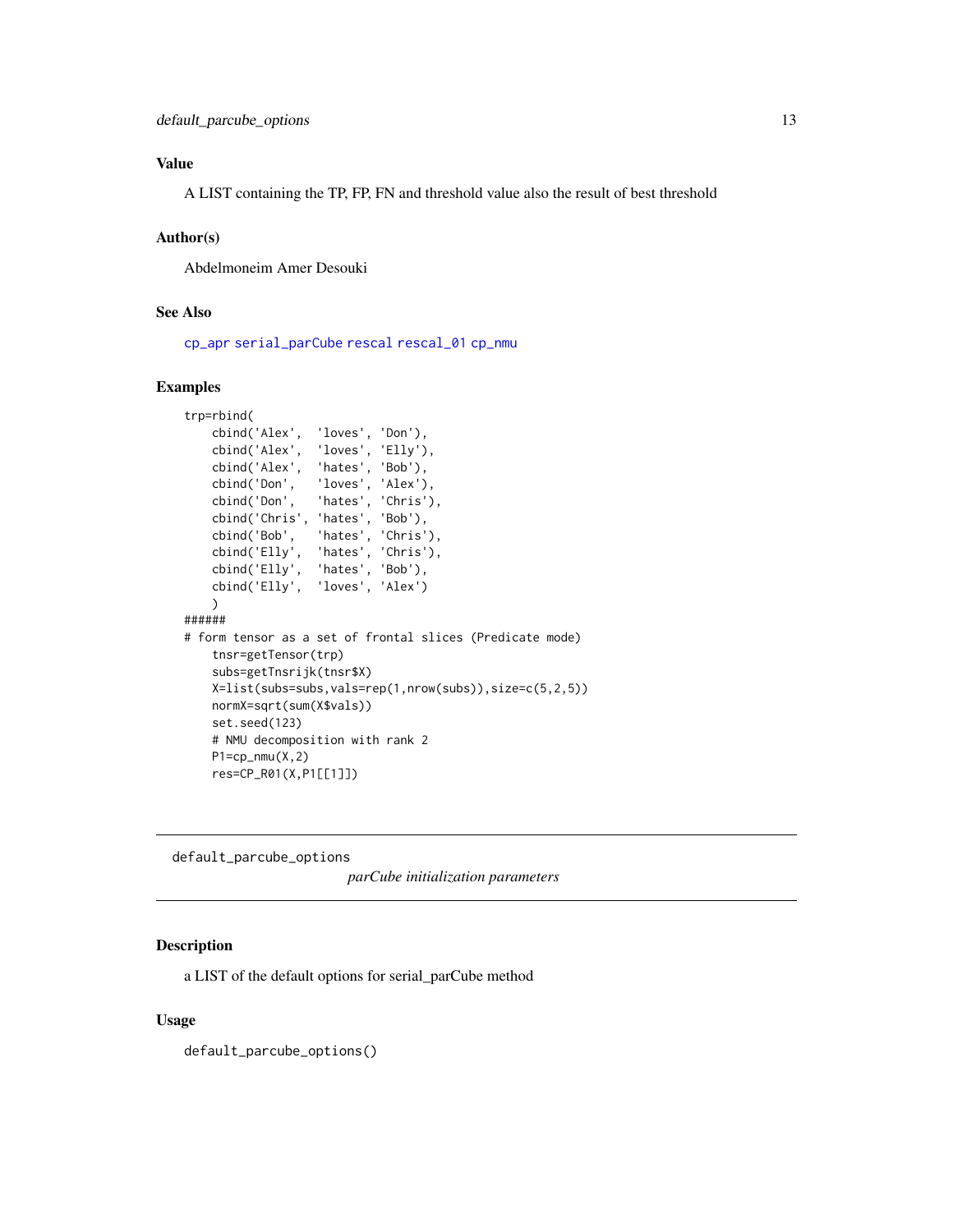# <span id="page-13-0"></span>Value

a LIST of the default options for serial\_parCube method

# Author(s)

Abdelmoneim Amer Desouki

<span id="page-13-1"></span>getTensor *getting tensor from triples*

# Description

gets a tensor data structure as a set of frontal slices represented as sparse matrices. The entities have the same id as subject and/or object.

# Usage

 $getTensor(trp, SO = NULL, P = NULL)$ 

# Arguments

| trp | three columns representing the set of triples (subject, predicate, object). Each<br>row representes one triple. |
|-----|-----------------------------------------------------------------------------------------------------------------|
| -SO | the predifined list of entities                                                                                 |
| P   | The set of predicates                                                                                           |

# Value

A LIST containing:

| X   | set of sparse matrices with ones in the position of triples, each sparse matix<br>represents one predicate (relationship) |
|-----|---------------------------------------------------------------------------------------------------------------------------|
| -SO | the set of entities in the subject and object domains                                                                     |
| P   | the set of predicates                                                                                                     |

# Author(s)

Abdelmoneim Amer Desouki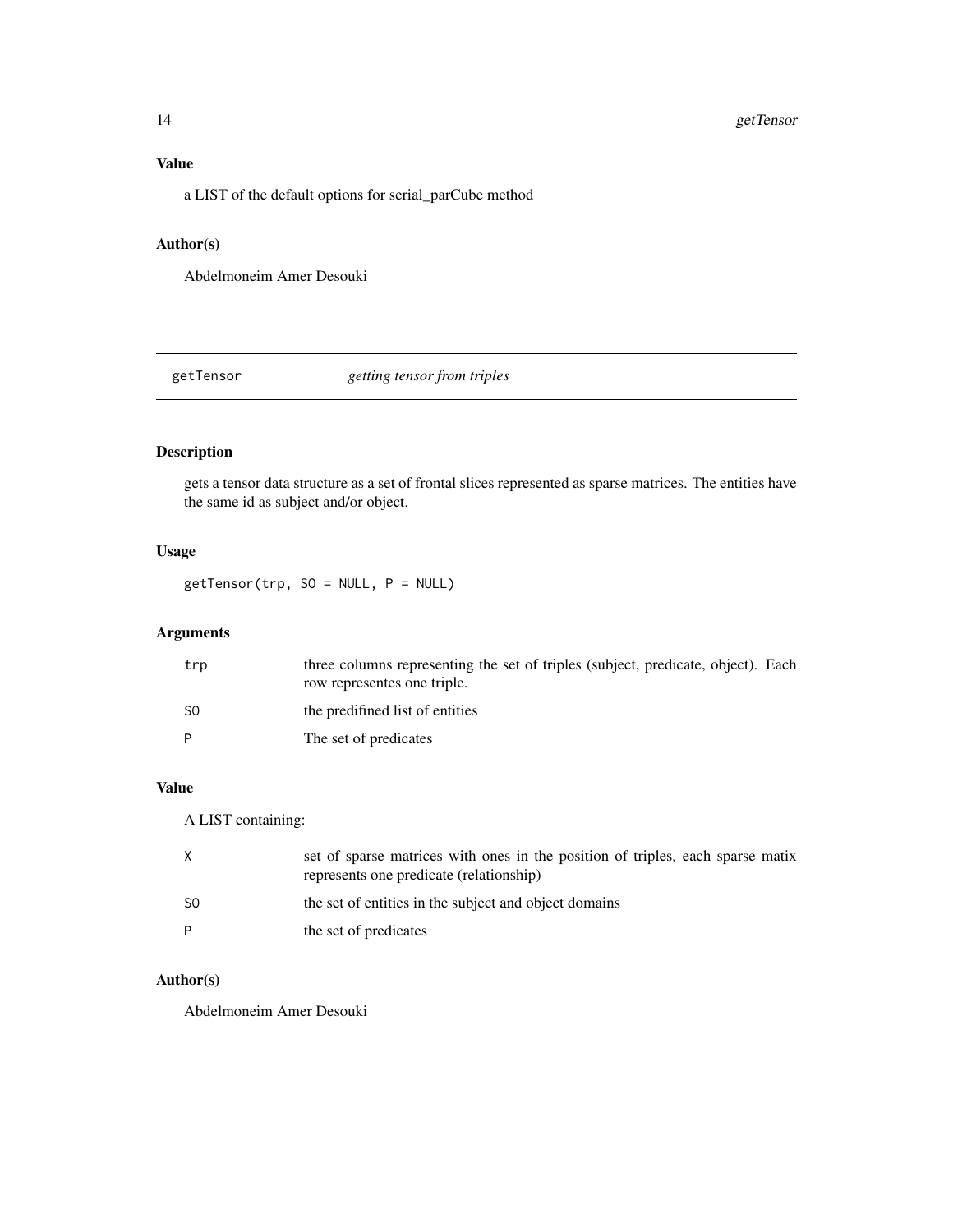<span id="page-14-0"></span>

# Description

gets a tensor data structure as a set of frontal slices represented as sparse matrices. The entities as subject has a different id than object and the size of subject and object modes can be different.

#### Usage

 $getTensor3m(trp, S = NULL, P = NULL, O = NULL)$ 

# Arguments

| trp      | three columns representing the set of triples (subject, predicate, object). Each<br>row representes one triple. |
|----------|-----------------------------------------------------------------------------------------------------------------|
| -S       | the predifined list of subjects                                                                                 |
| P        | The set of predicates                                                                                           |
| $\Omega$ | the predifined list of objects                                                                                  |

# Value

A LIST containing:

| X       | set of sparse matrices with ones in the position of triples, each sparse matix<br>represents one predicate (relationship) |
|---------|---------------------------------------------------------------------------------------------------------------------------|
| -S      | the set of entities in the subject domain                                                                                 |
| $\circ$ | the set of entities in the object domain                                                                                  |
| P       | the set of predicates                                                                                                     |

# Author(s)

Abdelmoneim Amer Desouki

<span id="page-14-1"></span>

| tensor frontal slices to indices<br>getTnsrijk |  |
|------------------------------------------------|--|
|------------------------------------------------|--|

# Description

convert tensor frontal slices to indices with three columns (i.e  $i, j, k$ )

# Usage

getTnsrijk(X)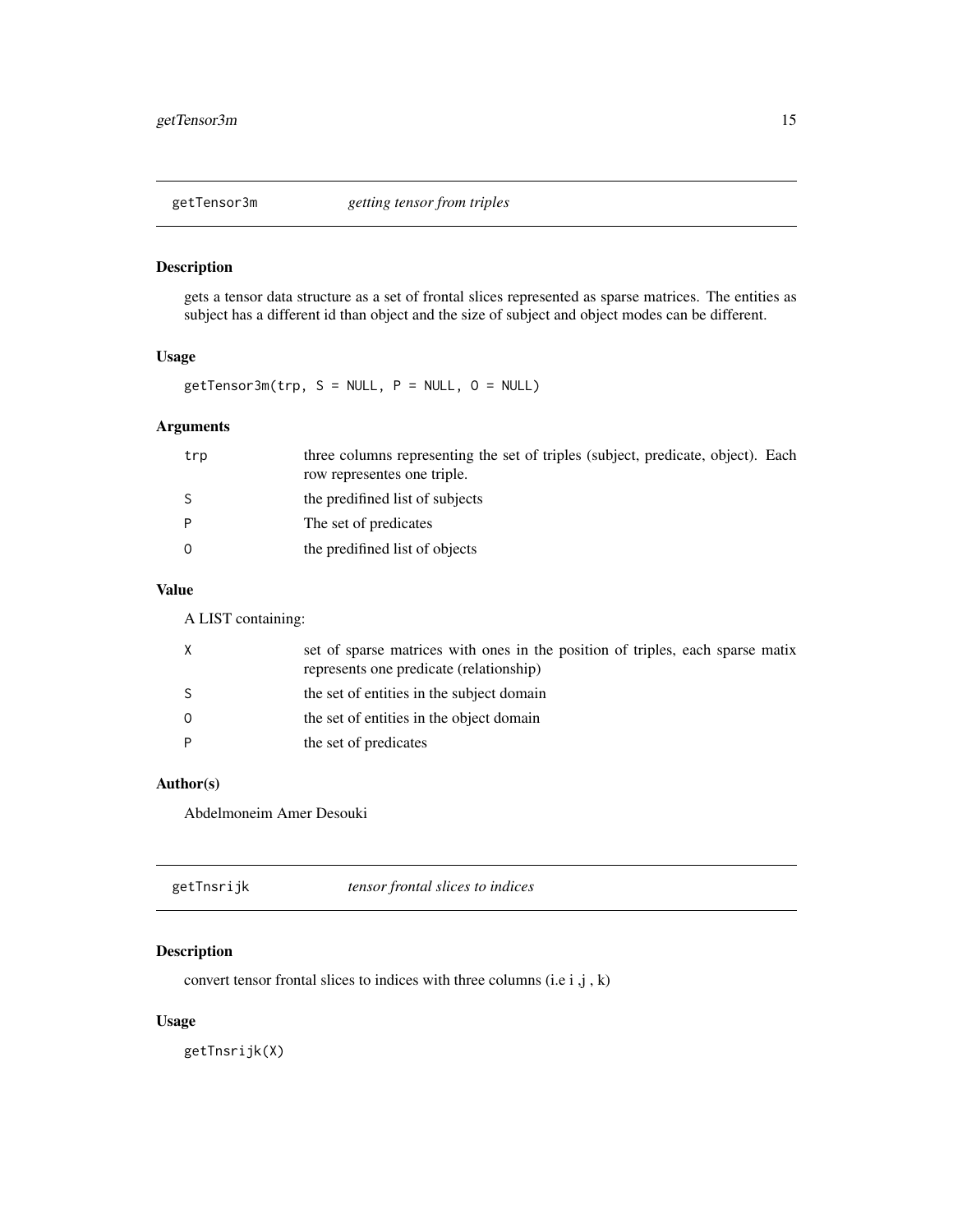#### <span id="page-15-0"></span>Arguments

X LIST of sparce matrices, with each entry representing one predicate.

#### Value

a matrix of three columns representing indices of 1 values in the tensor

#### Author(s)

Abdelmoneim Amer Desouki

#### See Also

[tnsr2trp](#page-23-1) [getTensor](#page-13-1)

# Examples

```
trp=rbind(
   cbind('Alex', 'loves', 'Don'),
   cbind('Alex', 'loves', 'Elly'),
   cbind('Alex', 'hates', 'Bob'),
   cbind('Don', 'loves', 'Alex'),
    cbind('Don', 'hates', 'Chris'),
    cbind('Chris', 'hates', 'Bob'),
    cbind('Bob', 'hates', 'Chris'),
    cbind('Elly', 'hates', 'Chris'),
   cbind('Elly', 'hates', 'Bob'),
   cbind('Elly', 'loves', 'Alex')
    )
######
# form tensor as a set of frontal slices (Predicate mode)
    tnsr=getTensor(trp)
    subs=getTnsrijk(tnsr$X)
   print(subs)
```
<span id="page-15-1"></span>

```
rescal RESCAL: Tensor Factorization.
```
#### Description

RESCAL-ALS algorithm to compute the RESCAL tensor factorization. The solution is a matrix and a core tensor. RESCAL factors a (usually sparse) three-way tensor X such that each frontal slice X k is factored into X k = A \* R k \* A^T

#### Usage

rescal(X, rnk,ainit = 'nvecs',verbose=2,Ainit=NULL,Rinit=NULL,lambdaA=0,lambdaR=0, lambdaV=0,epsilon=1e-3,maxIter=100, minIter=1, P = list(),orthogonalize=FALSE, func\_compute\_fval='compute\_fit')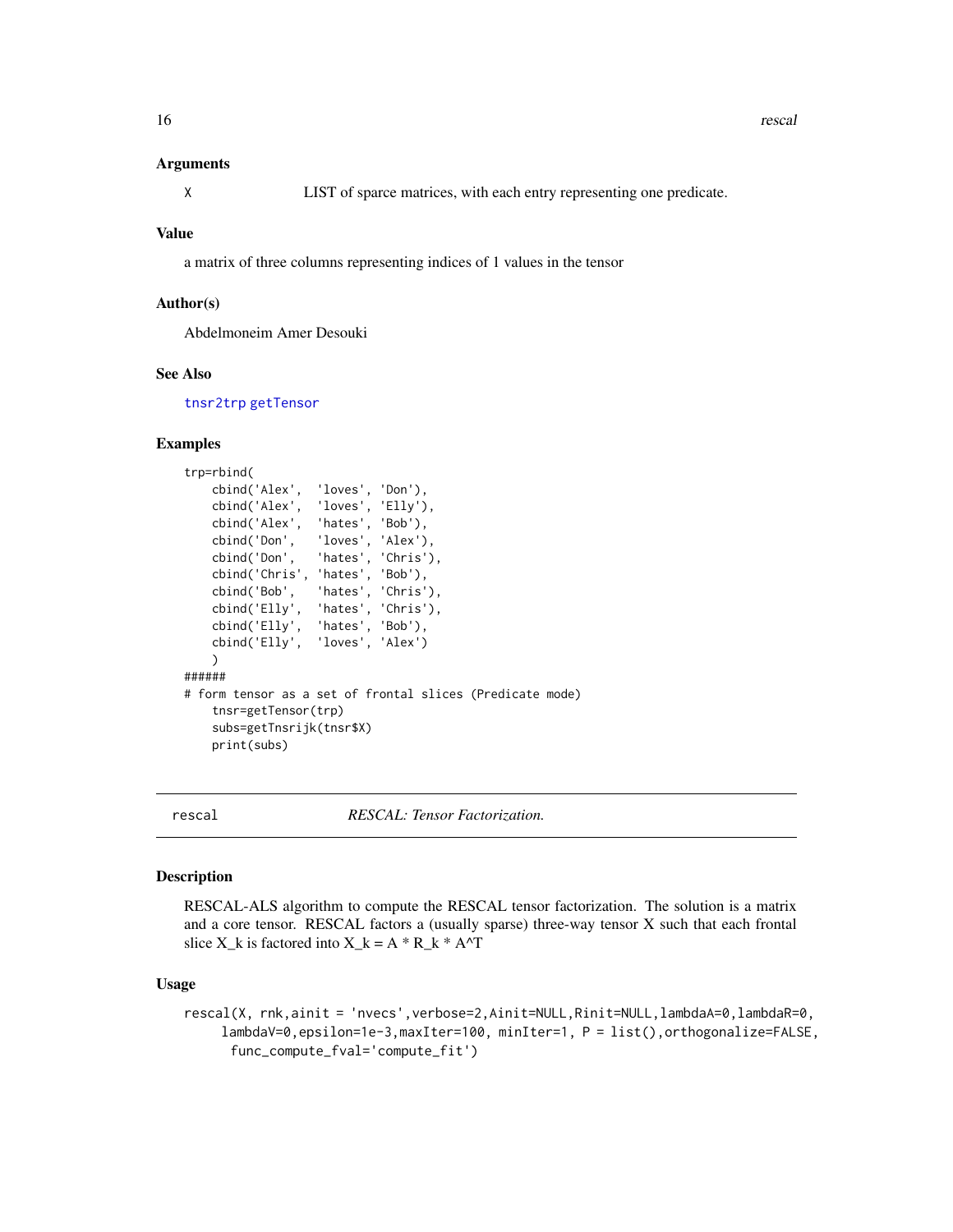#### <span id="page-16-0"></span>rescal and the contract of the contract of the contract of the contract of the contract of the contract of the contract of the contract of the contract of the contract of the contract of the contract of the contract of the

# Arguments

|                   | X             | is a sparse tensor as set of sparse matrices, one for every relation (predicate). (a<br>LIST of SparseMatrix) |
|-------------------|---------------|---------------------------------------------------------------------------------------------------------------|
|                   | rnk           | The rank of the factorization                                                                                 |
|                   | ainit         | the method used to initialize matrix A                                                                        |
|                   | verbose       | the level of messages to be displayed, 0 is minimal.                                                          |
|                   | Ainit         | the initial value of matrix A.                                                                                |
|                   | Rinit         | the initial value of R (the core tensor, as LIST of frontal slices)                                           |
|                   | lambdaA       | Regularization parameter for A factor matrix. 0 by default                                                    |
|                   | lambdaR       | Regularization parameter for $R_k$ factor matrices. 0 by default                                              |
|                   | lambdaV       | Regularization parameter for R_k factor matrices. 0 by default                                                |
|                   | epsilon       | error threshold                                                                                               |
|                   | maxIter       | Maximum number of iterations                                                                                  |
|                   | minIter       | Minimum number of iterations                                                                                  |
|                   | P             | Not implemented                                                                                               |
|                   | orthogonalize | Not implemented                                                                                               |
| func_compute_fval |               |                                                                                                               |
|                   |               | function used to compute fit.                                                                                 |

# Value

list(A=A, R=R, all\_err, nitr=itr + 1, times=as.vector(exectimes) Returns a LIST of the following:

| A     | The matrix A of the factorization $(nby r)$                                |
|-------|----------------------------------------------------------------------------|
| R     | The core tensor R the factorization as $r$ (rank) matrices of $(r$ by $r)$ |
| nitr  | number of iterations                                                       |
| times | list of running times of each step.                                        |

# Author(s)

Abdelmoneim Amer Desouki

# References

-Maximilian Nickel, Volker Tresp, Hans-Peter-Kriegel, "A Three-Way Model for Collective Learning on Multi-Relational Data", ICML 2011, Bellevue, WA, USA

-Maximilian Nickel, Volker Tresp, Hans-Peter-Kriegel, "Factorizing YAGO: Scalable Machine Learning for Linked Data" WWW 2012, Lyon, France

# See Also

[cp\\_apr](#page-8-1) [serial\\_parCube](#page-19-1) [cp\\_nmu](#page-10-1) [cp\\_als](#page-7-1)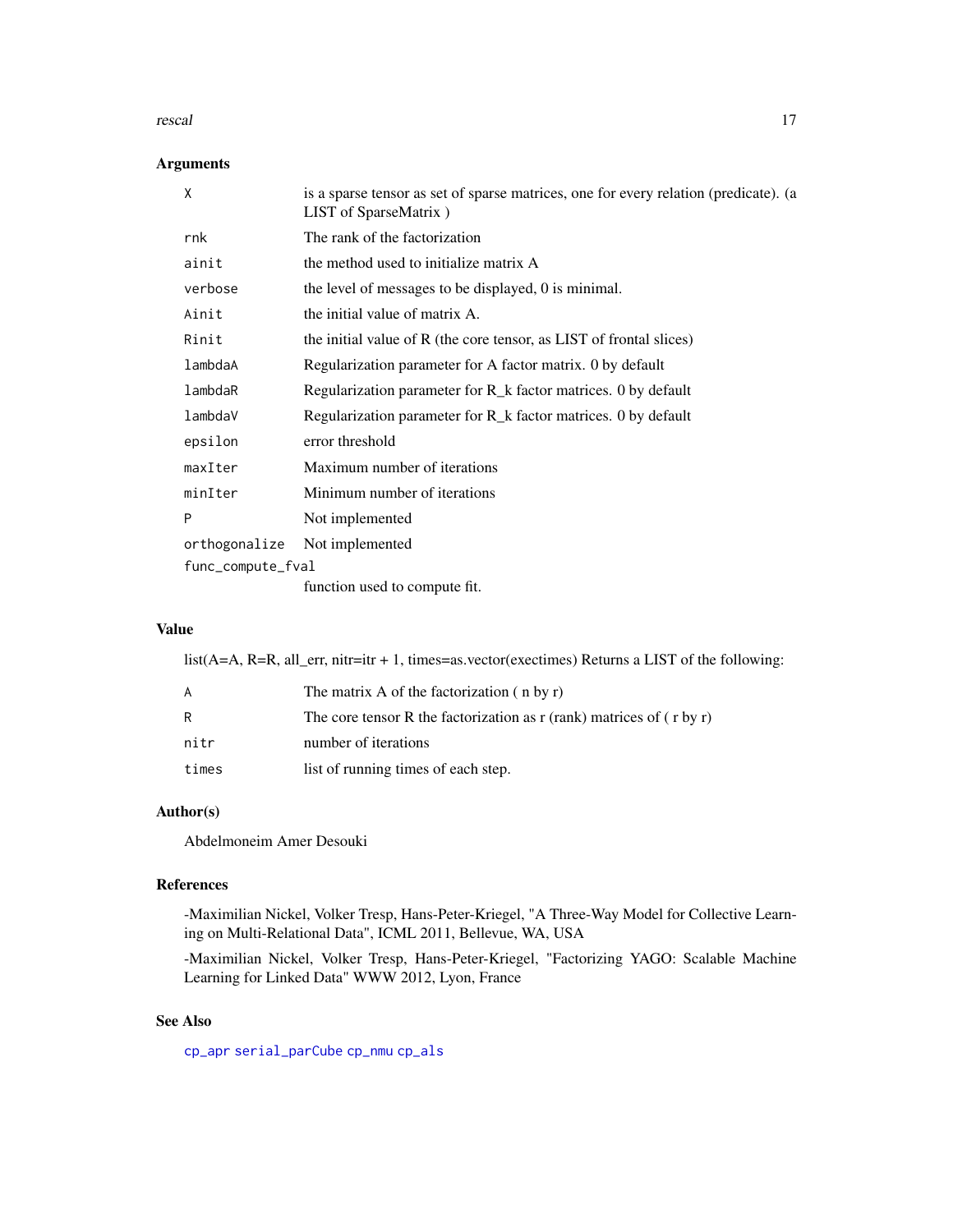### Examples

```
X1=matrix(c(1,0,0,0,0, 0,1,0,0,0, 0,0,1,1,0, 0,0,0,0,1, 1,0,0,0,0),byrow=TRUE,nrow=5,ncol=5)
   X2=matrix(c(0,1,0,1,1, 1,0,0,1,0, 0,1,0,1,1, 0,0,0,0,1, 0,0,1,0,0),byrow=TRUE,nrow=5,ncol=5)
   X2_=matrix(c(0,1,0,1,1, 1,0,0,1,0, 0,0,0,0,0, 0,0,0,0,1, 0,0,1,0,0),byrow=TRUE,nrow=5,ncol=5)
   X=list(t(X1),t(X2),t(X2))N=nrow(X1)
   Xs=list()
    for(s in 1:length(X)){
     aa=which(X[[s]]==1,arr.ind=TRUE)
     Xs[[s]] = Matrix::sparseMatrix(x=rep(1,nrow(aa)),i=aa[,1],j=aa[,2],dims=c(N,N))}
   print(Xs)
    rf=rescal(Xs,2)
   A=rf$A
    R=rf$R
   Tensor_error(Xs,A,R)
    tmp=rescal_01(Xs,A,R,scale_fact=1.5)#generate 1.5*original number of triples
   print(sprintf('Precision:%.4f, Recall:%.4f',tmp$tp/(tmp$tp+tmp$fp),tmp$tp/(tmp$tp+tmp$fn)))
#using RESCAL for prediction missing relations.
aa=read.table(file = paste0(path.package("RDFTensor"), '/toy_vicePresident.nt'),
                                sep=' ',header=FALSE,stringsAsFactors=FALSE)
trp=aa[,1:3]
tnsr=getTensor(trp)
   r=4sr=NULL
   t0=proc.time()
   X_=list()
    library(Matrix)
    tt=rescal(tnsr$X,rnk=r,ainit='nvecs',verbose=1,lambdaA=0,epsilon=1e-4,lambdaR=0)
   R=tt$R
   A=tt$A
s1=A%*%R[[1]]%*%Matrix::t(A)
s2=A%*%R[[1]]%*%Matrix::t(A)
#predict the party of AlGore (no explicit info is given in the nt file)
print(s1[tnsr$SO=='<http://example.com/AlGore>',tnsr$SO=='<http://example.com/RepublicanParty>'])
print(s1[tnsr$SO=='<http://example.com/AlGore>',tnsr$SO=='<http://example.com/DemocraticParty>'])
partyOf=data.frame(tnsr$SO,Repub=s1[,tnsr$SO=='<http://example.com/RepublicanParty>'],
           Democ=s1[,tnsr$SO=='<http://example.com/DemocraticParty>'],
    GivenRepub=tnsr$X[[1]][,tnsr$SO=='<http://example.com/RepublicanParty>'],
          GivenDemoc=tnsr$X[[1]][,tnsr$SO=='<http://example.com/DemocraticParty>'],
    stringsAsFactors=FALSE)
```
print(partyOf)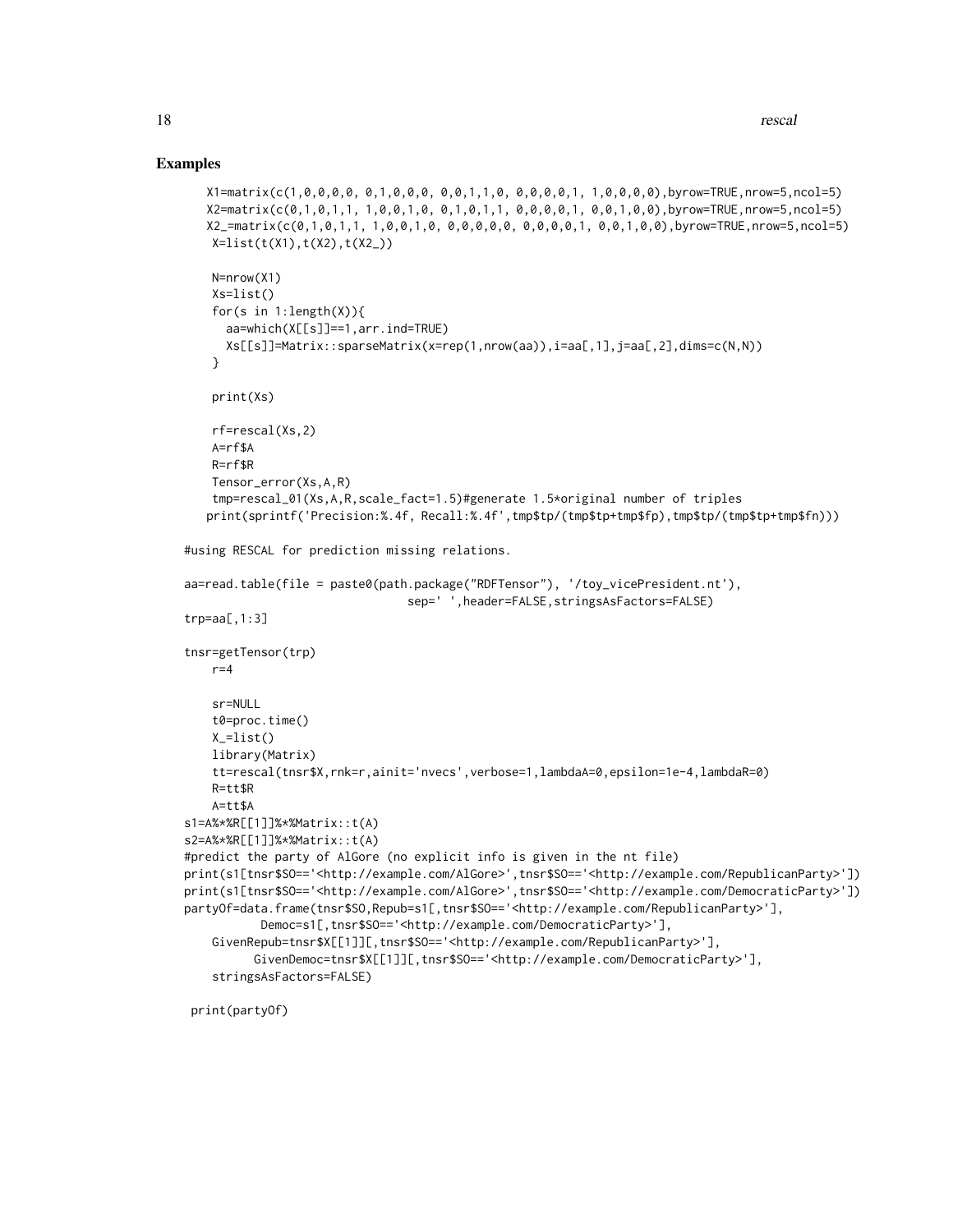# <span id="page-18-1"></span><span id="page-18-0"></span>Description

applies different thresholds to get a number of triples from A and R (result of RESCAL) decomposition as scale\_fact\*the\_number\_of\_triples\_in\_original\_tensor.

#### Usage

 $rescal_01(X, A, R, scale_fact = 1)$ 

# Arguments

| X          | is a sparse tensor as set of sparse matrices, one for every relation (predicate). (a<br>LIST of SparseMatrix)                                                                            |
|------------|------------------------------------------------------------------------------------------------------------------------------------------------------------------------------------------|
| A          | the A matrix returned by RESCAL factorization                                                                                                                                            |
| R          | the R LIST returned by RESCAL factorization                                                                                                                                              |
| scale_fact | scale of the number of triples to be considered in the result. When it is 1 then<br>a threshold will be taken to get the same number of triples in each slice as the<br>original tensor. |

# Value

| a LIST |                                                             |
|--------|-------------------------------------------------------------|
| X      | The reconstructed tensor as a set of frontal slices.        |
| tp     | the number of true positives                                |
| fp     | the number of false positives                               |
| fn     | the number of false negatives                               |
| .sr    | the details of each slice i.e the number of tp, fn, fp, etc |

# Author(s)

Abdelmoneim Amer Desouki

# References

-Maximilian Nickel, Volker Tresp, Hans-Peter-Kriegel, "A Three-Way Model for Collective Learning on Multi-Relational Data", ICML 2011, Bellevue, WA, USA

# See Also

[rescal](#page-15-1) [CP\\_01](#page-5-1)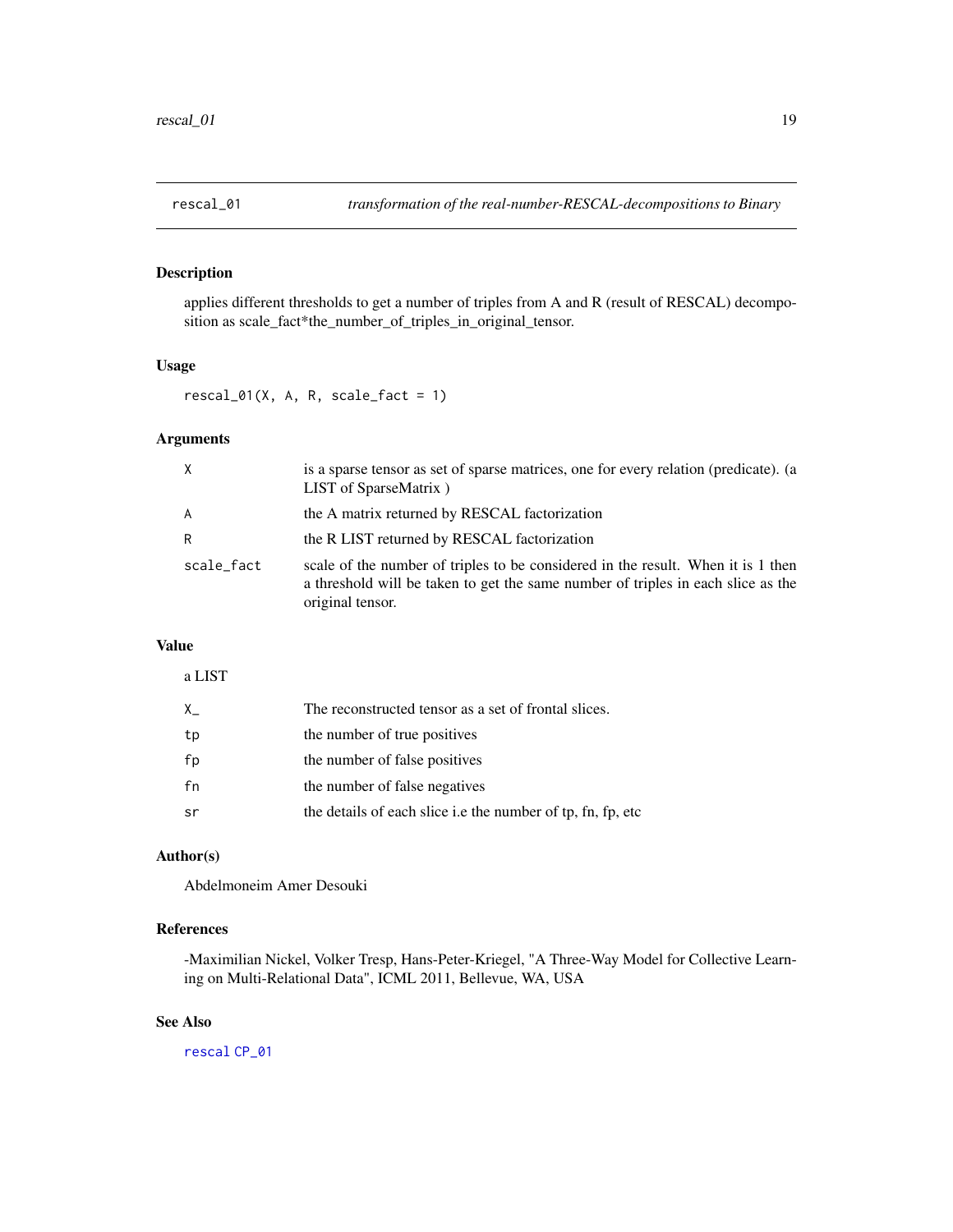### Examples

```
X1=matrix(c(1,0,0,0,0, 0,1,0,0,0, 0,0,1,1,0, 0,0,0,0,1, 1,0,0,0,0),byrow=TRUE,nrow=5,ncol=5)
X2=matrix(c(0,1,0,1,1, 1,0,0,1,0, 0,1,0,1,1, 0,0,0,0,1, 0,0,1,0,0),byrow=TRUE,nrow=5,ncol=5)
X2_=matrix(c(0,1,0,1,1, 1,0,0,1,0, 0,0,0,0,0, 0,0,0,0,1, 0,0,1,0,0),byrow=TRUE,nrow=5,ncol=5)
X=list(t(X1),t(X2),t(X2_))
N=nrow(X1)
Xs=list()
for(s in 1:length(X)){
  aa=which(X[[s]]==1,arr.ind=TRUE)
  Xs[[s]]=Matrix::sparseMatrix(x=rep(1,nrow(aa)),i=aa[,1],j=aa[,2],dims=c(N,N))
}
print(Xs)
rf=rescal(Xs,2)
A=rf$A
R=rf$R
tmp=rescal_01(Xs,A,R,scale_fact=1.5)#generate 1.5*original number of triples
print(sprintf('Precision:%.4f, Recall:%.4f',tmp$tp/(tmp$tp+tmp$fp),tmp$tp/(tmp$tp+tmp$fn)))
```

```
serial_parCube Serial 3-mode ParCube algorithm for memory resident tensors
```
#### Description

ParCube uses sampling to reduce the problem then apply one of the tensor factorization methods: [cp\\_apr](#page-8-1) , [cp\\_als](#page-7-1), [cp\\_nmu](#page-10-1) on the small tensor. It is suitable for large sparse tensors.

# Usage

```
serial_parCube(X, R, sample_factor, repetitions, opts = NULL)
```
#### Arguments

| X             | is a sparse tensor (a LIST containing subs, vals and size)                                                |  |
|---------------|-----------------------------------------------------------------------------------------------------------|--|
| R             | The rank of the factorization                                                                             |  |
| sample_factor | [s1 s2 s3] such that each sampled tensor is of size $[I/s1 J/s2 K/s3]$                                    |  |
| repetitions   | number of sampling repetitions                                                                            |  |
| opts          | a list containing the options for the algorithm like maxiters: maximum iterations,<br>tol:tolerance  etc. |  |

<span id="page-19-0"></span>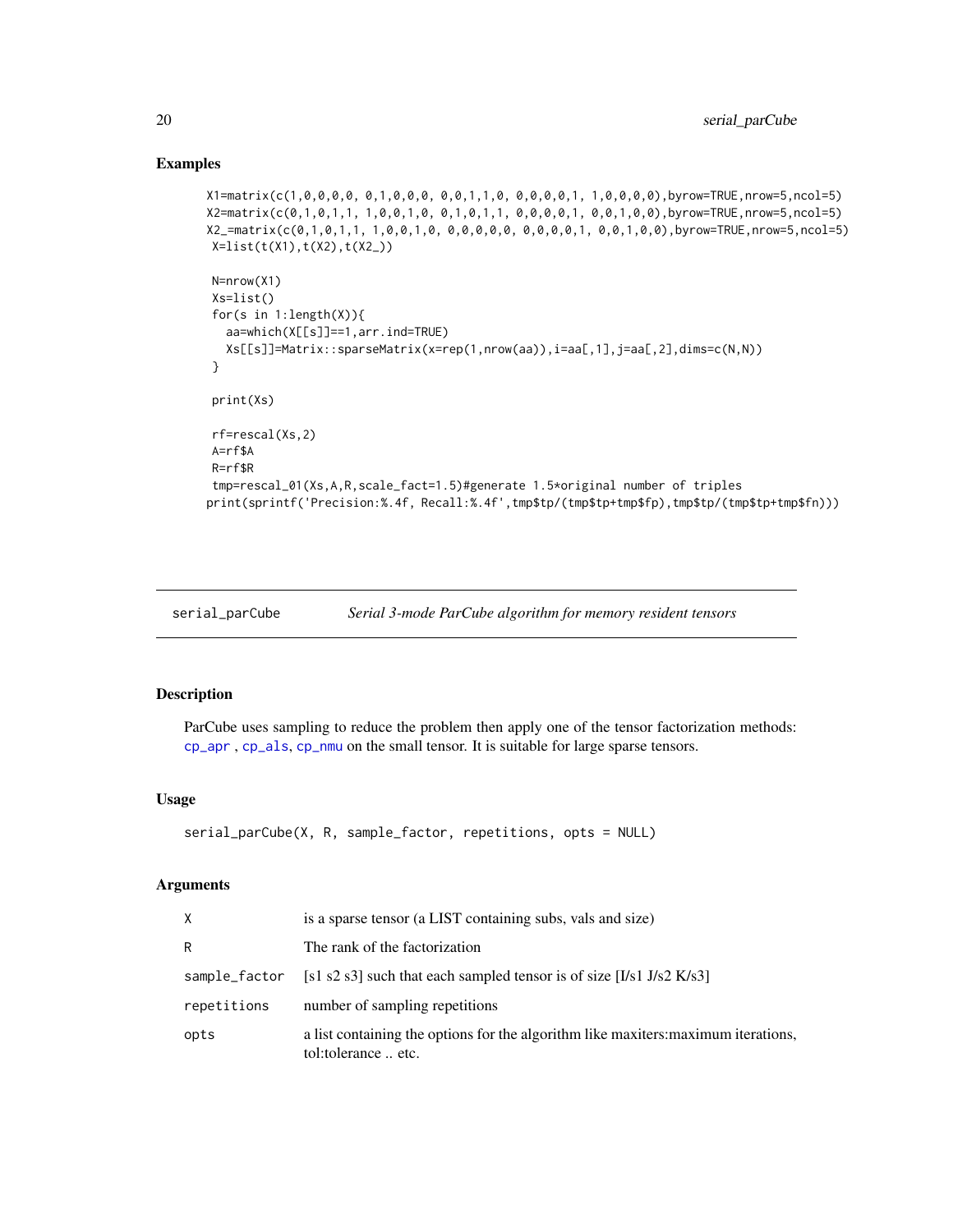#### <span id="page-20-0"></span>serial\_parCube 21

#### Details

opts: structure that stores options of the algorithm. For default, leave blank or use 'default\_parcube\_options()'. opts.p: percentage of common indices opts.nonneg: nonnegativity constraint enforced (binary) opts.loss: loss function (opts: 'fro' for Frobenius norm 'kl' for KL-divergence) opts.weights: function of calculating sampling weights (opts: 'sum\_abs' for sum of absolute values or 'sum\_squares' for sum of squares) opts.normalize: normalize the factor matrices to unit norm per column (binary); opts.tolerance: the numerical tolerance of the algorithm (everything smaller than that is considered zero) opts.internal\_tolerance: the tolerance of the solvers used interally opts.num\_restarts: number of repetitions of each decomposition of each sample

#### Value

| lambda | lambdas of Kruskal tensor                                            |
|--------|----------------------------------------------------------------------|
|        | LIST of A, B and C factor matrices for mode 1, 2 and 3 respectively. |

# Author(s)

Abdelmoneim Amer Desouki

# References

-Brett W. Bader, Tamara G. Kolda and others. MATLAB Tensor Toolbox, Version [v3.0]. Available online at https://www.tensortoolbox.org, 2015.

-Papalexakis, Evangelos E., Christos Faloutsos, and Nicholas D. Sidiropoulos. "Parcube: Sparse parallelizable tensor decompositions." Machine Learning and Knowledge Discovery in Databases. Springer Berlin Heidelberg, 2012. 521-536.

#### See Also

[cp\\_apr](#page-8-1) [cp\\_als](#page-7-1) [rescal](#page-15-1) [cp\\_nmu](#page-10-1)

# Examples

```
subs=matrix(c(5,1,1,
              3,1,2,
              1,1,3,
              2,1,3,
              4,1,3,
              6,1,3,
              1,1,4,
              2,1,4,
              4,1,4,
              6,1,4,
              1,2,1,
              3,2,1,
              5,2,1),byrow=TRUE,ncol=3)
```
X=list(subs=subs,vals=rep(1,nrow(subs)),size=c(6,2,4)) set.seed(123)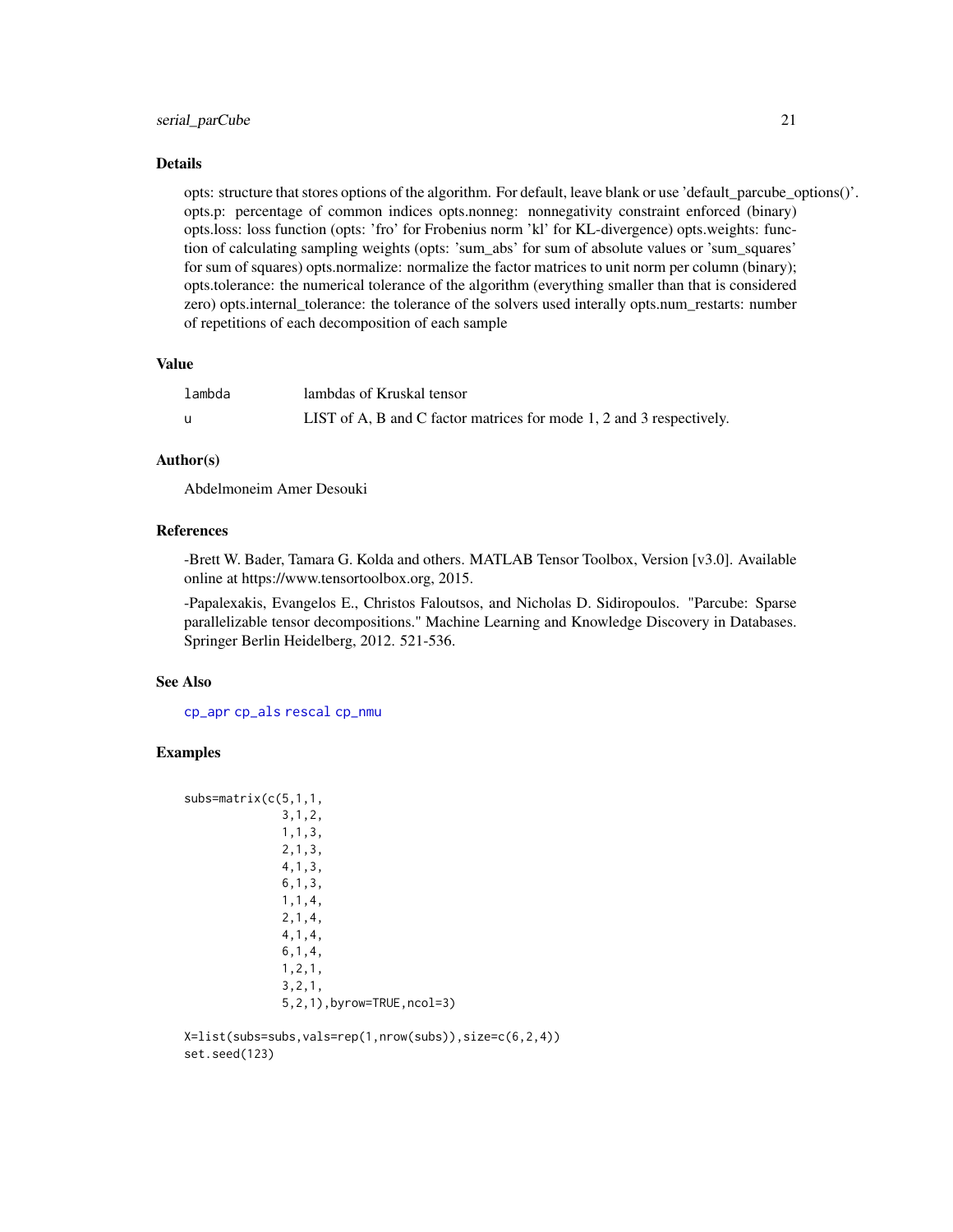```
opts = default_parcube_options();
opts[['loss']]='fro'
opts[['nonneg']]='1'#nmu
P1=serial_parCube(X,2,1,2,opts=opts)
```
spt\_mttkrp *Matricized tensor times Khatri-Rao product for ktensor*

# Description

 $V = MTTKRP(X, U, n)$  efficiently calculates the matrix product of the n-mode matricization of X with the Khatri-Rao product of all entries in U, a cell array of matrices, except the nth. The tensor is considered to be sparse.

# Usage

spt\_mttkrp(X, U, n)

# Arguments

| Χ | sparse tensor                          |
|---|----------------------------------------|
| U | list of matrices to be multiplied by X |
| n | the mode used                          |

## Value

a dense matrix of size nrow=X\$size[n],ncol=R

# Author(s)

Abdelmoneim Amer Desouki

### References

-Brett W. Bader, Tamara G. Kolda and others. MATLAB Tensor Toolbox, Version [v3.0]. Available online at https://www.tensortoolbox.org, 2015.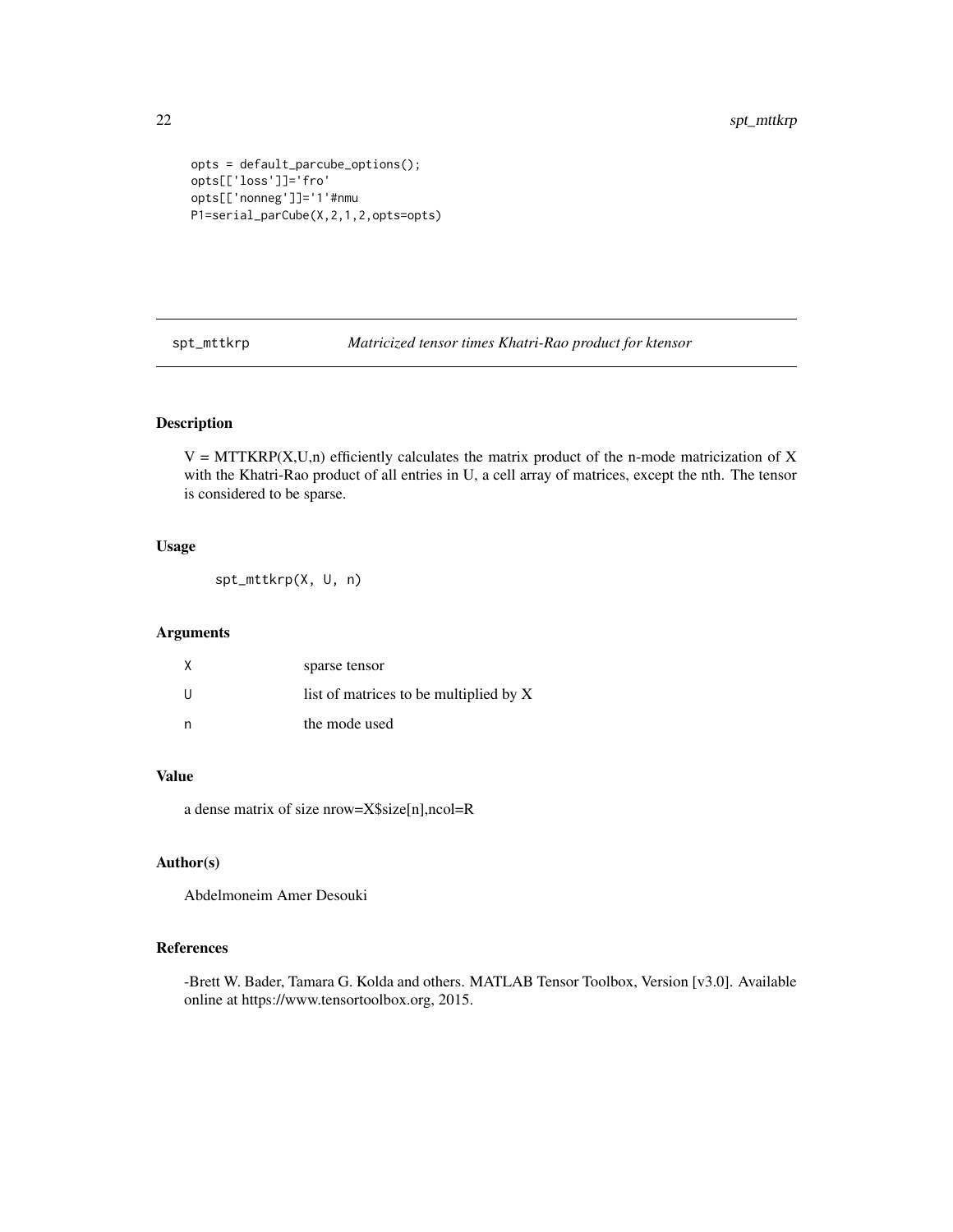<span id="page-22-0"></span>

# Description

Calculates error (Eculidean distance) between X:sparse tensor (frontal slices) and the approximations as R :core tensor and matrix :A.

#### Usage

Tensor\_error(X, A, R)

#### Arguments

| A | matrix A from RESCAL factorization (n by r).                                       |
|---|------------------------------------------------------------------------------------|
|   | core tensor from RESCAL factorization as set of frontal slices $($ r by r by r $)$ |

# Value

return numeric value as the Eculidean distance between the two tensors.

#### Author(s)

Abdelmoneim Amer Desouki

# See Also

[rescal](#page-15-1)

# Examples

```
X1=matrix(c(1,0,0,0,0, 0,1,0,0,0, 0,0,1,1,0, 0,0,0,0,1, 1,0,0,0,0),byrow=TRUE,nrow=5,ncol=5)
  X2=matrix(c(0,1,0,1,1, 1,0,0,1,0, 0,1,0,1,1, 0,0,0,0,1, 0,0,1,0,0),byrow=TRUE,nrow=5,ncol=5)
  X2_=matrix(c(0,1,0,1,1, 1,0,0,1,0, 0,0,0,0,0, 0,0,0,0,1, 0,0,1,0,0),byrow=TRUE,nrow=5,ncol=5)
   X=list(t(X1),t(X2),t(X2_
```

```
N=nrow(X1)
Xs=list()
for(s in 1:length(X)){
  aa=which(X[[s]]==1,arr.ind=TRUE)
  Xs[[s]]=Matrix::sparseMatrix(x=rep(1,nrow(aa)),i=aa[,1],j=aa[,2],dims=c(N,N))
}
print(Xs)
rf=rescal(Xs,2)
A=rf$A
R=rf$R
```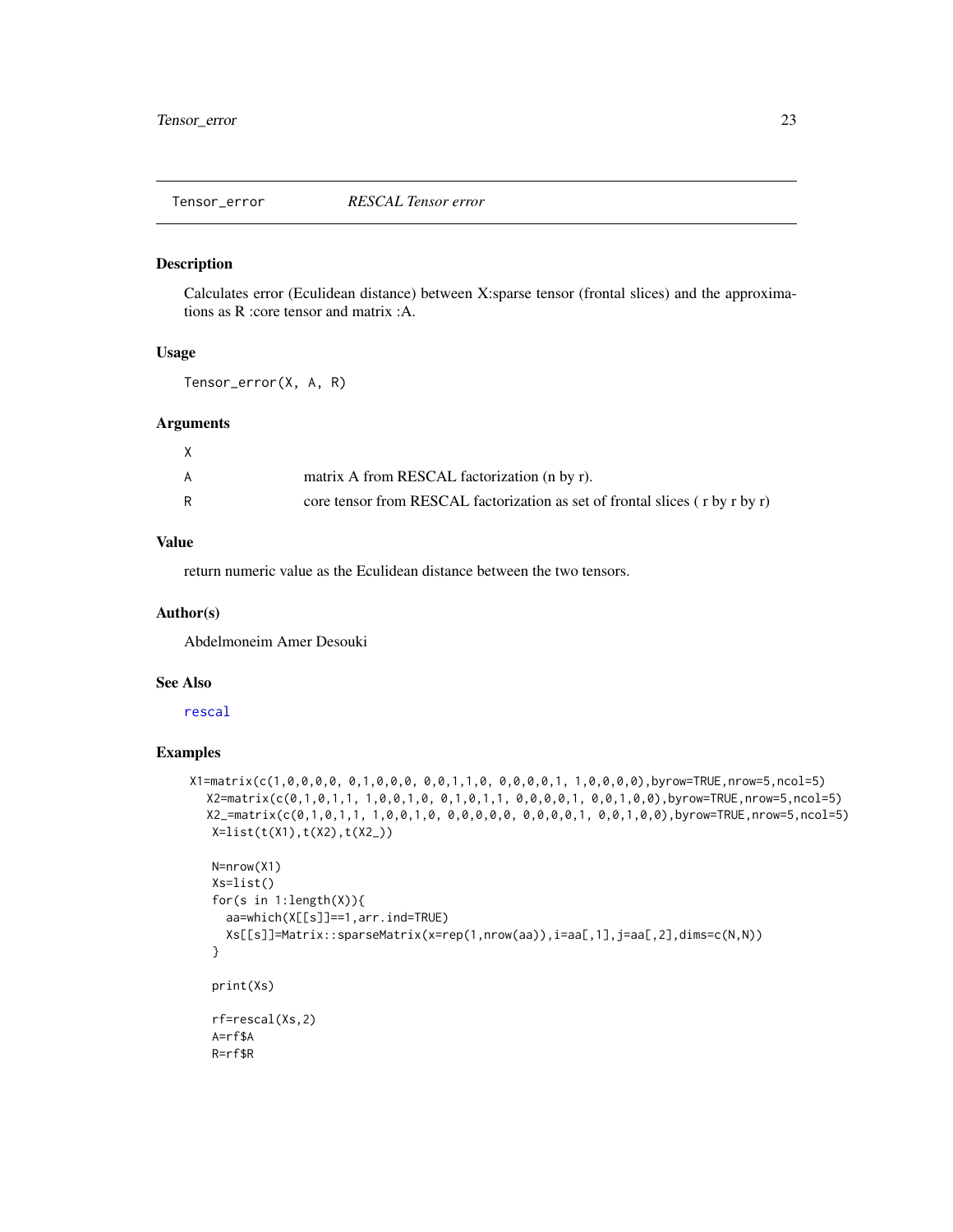```
Tensor_error(Xs,A,R)
```
<span id="page-23-1"></span>tnsr2trp *sparse tensor to triples*

#### Description

convert a sparse tensor (e.g. created using [getTensor](#page-13-1)) to set of triples.

#### Usage

```
tnsr2trp(tnsr)
```
#### **Arguments**

tnsr a sparse tensor (e.g. created using [getTensor](#page-13-1))

#### Value

a matrix of three columns containing the triples

#### Author(s)

Abdelmoneim Amer Desouki

# See Also

[getTnsrijk](#page-14-1) [getTensor](#page-13-1)

#### Examples

```
trp=rbind(
   cbind('Alex', 'loves', 'Don'),
   cbind('Alex', 'loves', 'Elly'),
   cbind('Alex', 'hates', 'Bob'),
   cbind('Don', 'loves', 'Alex'),
   cbind('Don', 'hates', 'Chris'),
   cbind('Chris', 'hates', 'Bob'),
   cbind('Bob', 'hates', 'Chris'),
    cbind('Elly', 'hates', 'Chris'),
    cbind('Elly', 'hates', 'Bob'),
   cbind('Elly', 'loves', 'Alex')
   \lambda######
# form tensor as a set of frontal slices (Predicate mode)
   tnsr=getTensor(trp)
   trp_=tnsr2trp(tnsr)
   #print(any(! paste(trp_[,1],trp_[,2],trp_[,3]) %in% paste(trp[,1],trp[,2],trp[,3])))
   #print(any(! paste(trp[,1],trp[,2],trp[,3]) %in% paste(trp_[,1],trp_[,2],trp_[,3])))
```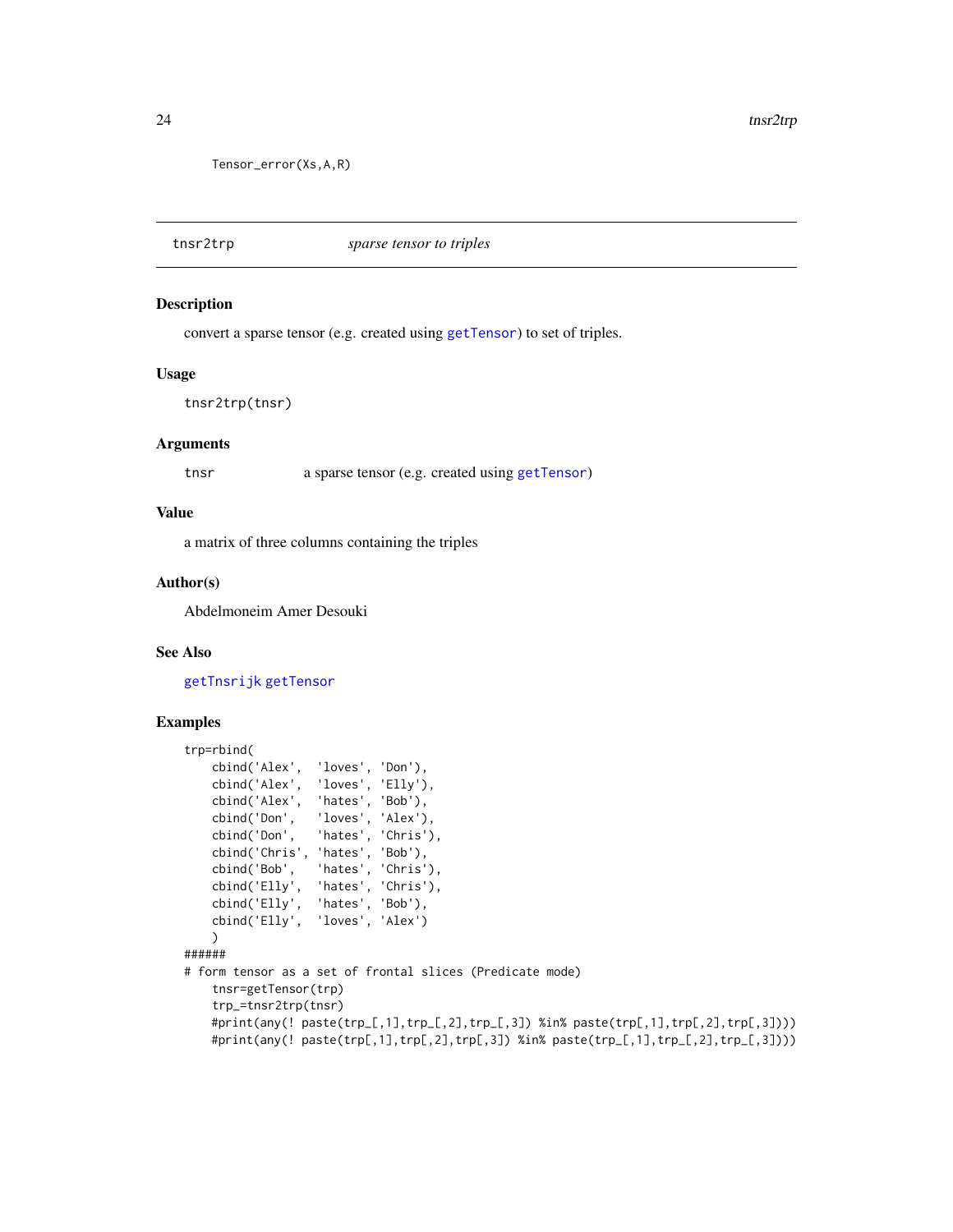<span id="page-24-0"></span>

# Description

The dataset is a list that contains UMLS dataset basic graph used by Nickel et al 2011 to test [rescal](#page-15-1) .

# Usage

data(umls\_tnsr)

# Format

slot X contains the frontal slices and SO contains the names of the entities and P contains the names of the predicates

# References

-Maximilian Nickel, Volker Tresp, Hans-Peter-Kriegel, "A Three-Way Model for Collective Learning on Multi-Relational Data", ICML 2011, Bellevue, WA, USA